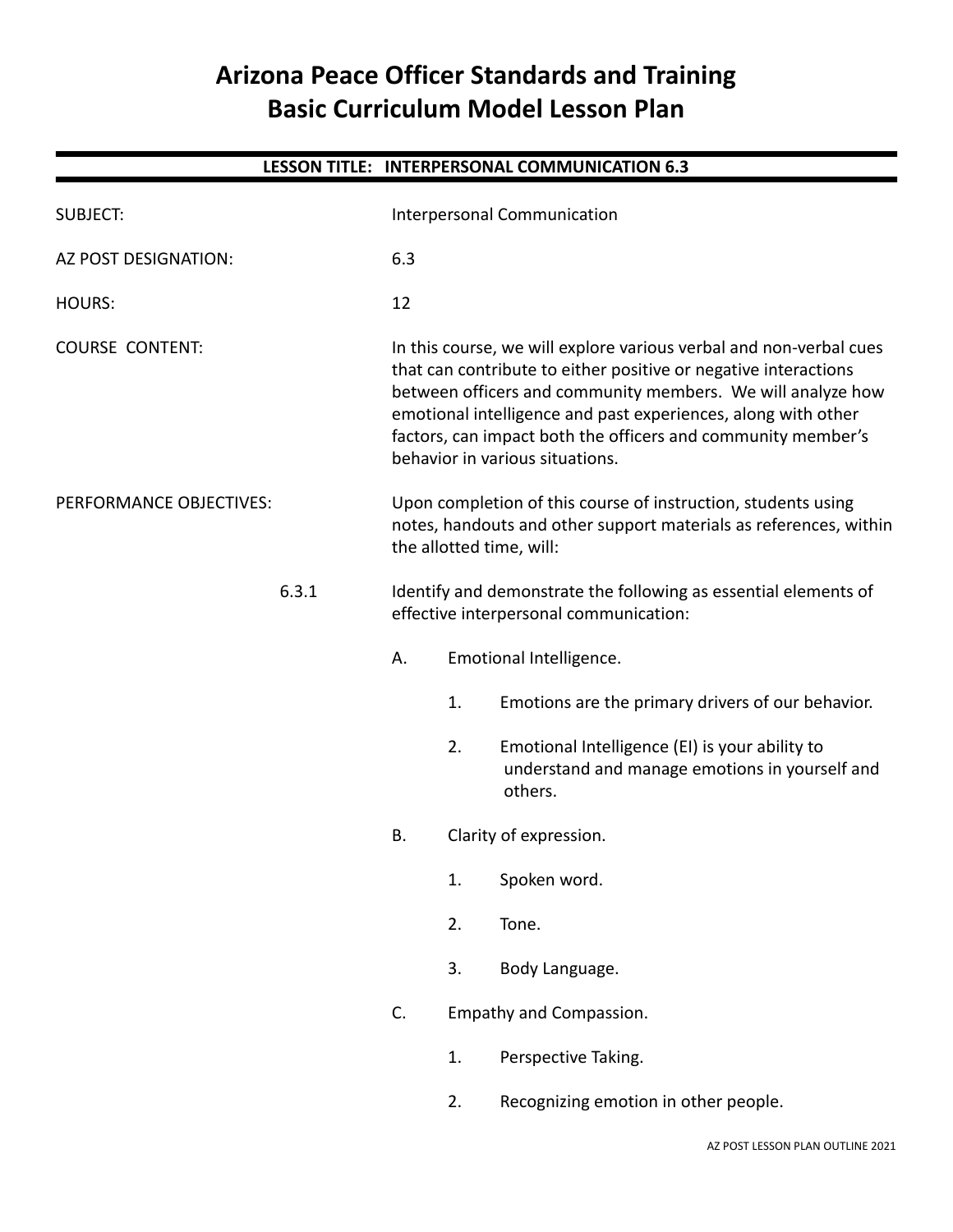- 3. Communicating it back.
- D. Active Listening.
	- 1. Minimal encouragers.
	- 2. Open ended questions.
	- 3. Reflecting/Mirroring.
	- 4. Emotional labeling.
	- 5. Paraphrasing.
	- 6. "I" messages.
	- 7. Effective pauses.
	- 8. Summary.
- 6.3.2 Identify and demonstrate techniques to use in challenging situations:
	- A. Redirecting.
	- B. "I" statements.
	- C. Effective pauses.
- 6.3.3 Identify the following as steps that should be taken when notifying someone of a death:
	- A. Prior to notification.
		- 1. Confirm the relationship of the deceased to the person being notified.
		- 2. Gather as much detail about the circumstances of the death as possible.
	- B. Making the notification.
		- 1. Always notify in person using a compassionate and sensitive demeanor, preferably in doors in a quiet and private location.
	- C. Reactions to the news.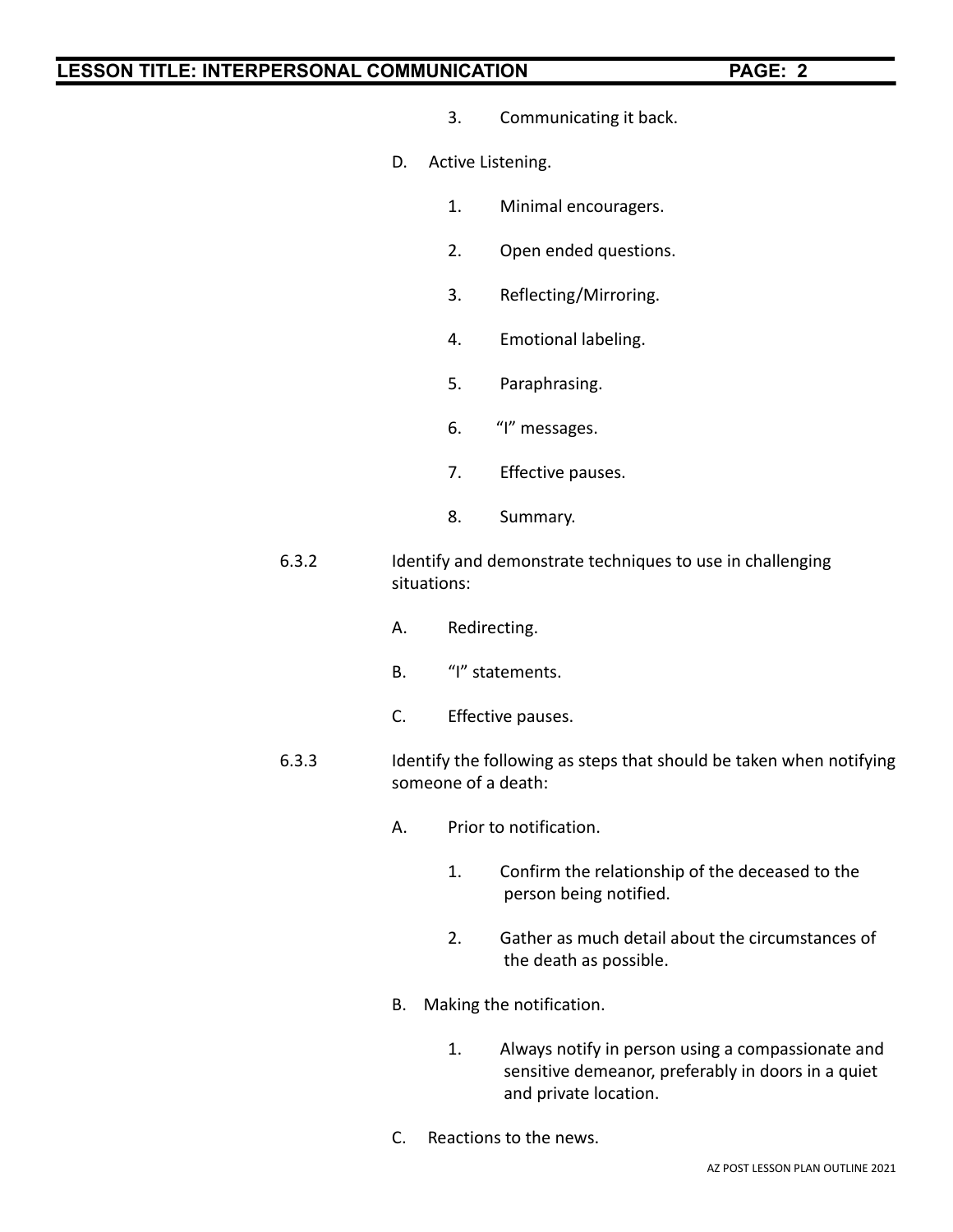- 1. Consider the range of possible reactions of the person to be notified.
- 6.3.4 Identify methods and techniques for communicating with community members that have experienced traumatic events.
	- A. How people experience trauma is dependent on different factors and is individualized.
		- 1. Certain factors can protect people from the adverse effects of trauma.
		- 2. Other factors can increase chances that someone could experience adverse mental or emotional effects of trauma.
	- B. These effects can be diverse, pervasive, and long lasting.
	- C. Tips for successful interactions.
		- 1. Show respect.
		- 2. Give information and communicate what you are doing.
		- 3. Give the person choices when possible.
- 6.3.5 Identify methods and techniques for communicating with children and young adults.
	- A. Explain in simple, age appropriate terms, why you are there.
	- B. Acknowledge that something happened and it is not the child's fault.
	- C. Express concern for the child and reassure them that you will find a safe place for them.
	- D. If a parent is arrested, minimize the child's exposure to the arrest.
- 6.3.6 Identify methods and techniques in communicating with community members who speak a different language.
	- A. Try using pictures to communicate.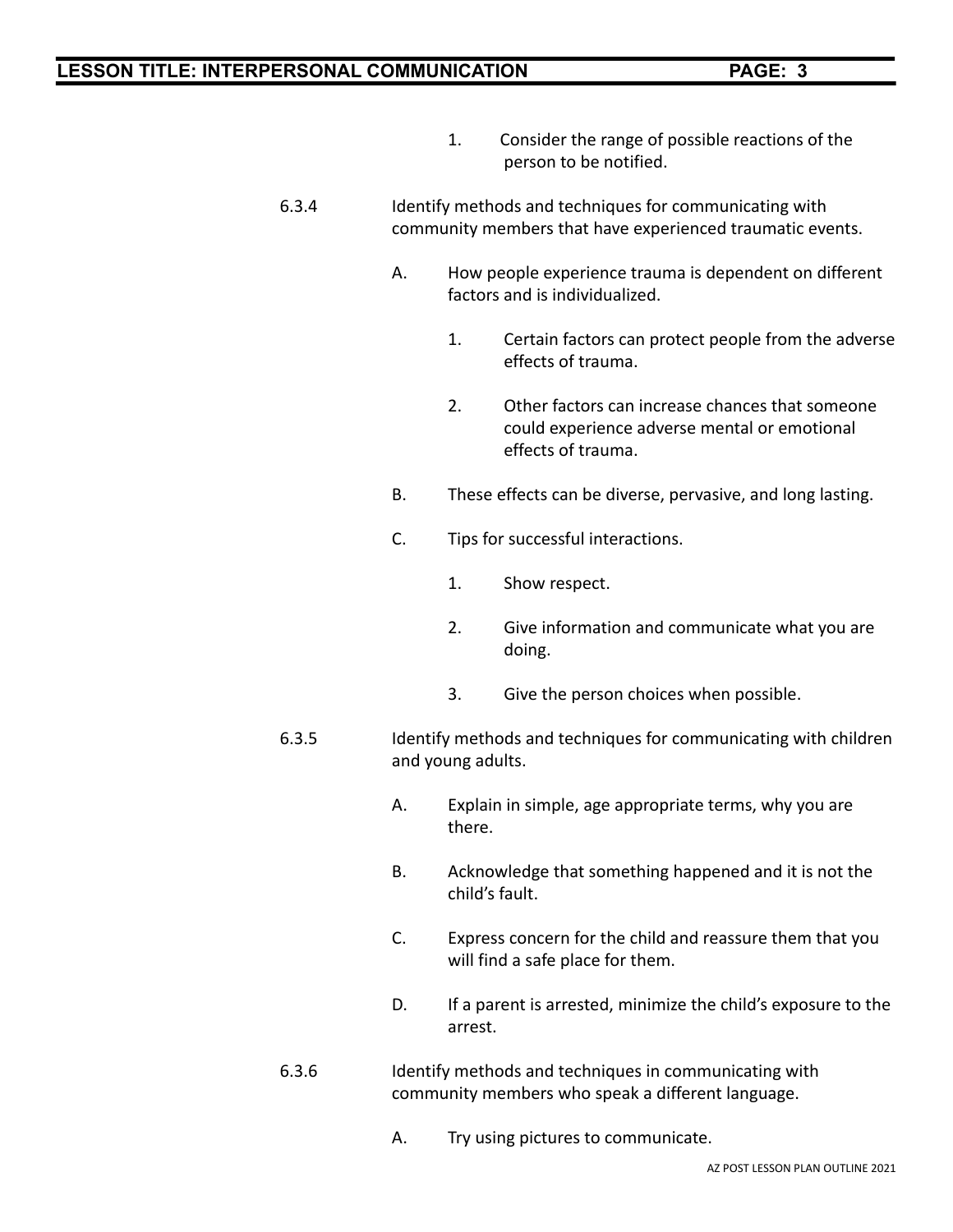- B. Slow down your speech.
- C. Use your body language and tone.
- D. Be culturally aware.
- E. Identify appropriate community/department resources for interpretation services or translation services.
- 6.3.7 Identify the following as appropriate methods for communicating with community members who are visually impaired:
	- A. Talk directly to the community member in a normal manners.
	- B. Identify yourself as a peace officer and ask the community member if he/ she is visually impaired.
	- C. Allow the community member to feel your badge or handcuffs if he/she seeks to verify your identity.
- 6.3.8 Identify methods and techniques in communicating with community members that are hard of hearing:
	- A. Not all people are the same, there are different subcultures.
		- 1. Hearing loss occurs on a spectrum.
		- 2. Not everyone uses sign language.
		- 3. Ask about their preferred method of communication.
	- B. Community is very important.
	- C. The world is interpreted through sight.
	- D. Enunciate don't yell.
	- E. Identify a safe way to get their attention.
	- F. Be patient and understanding.
- 6.3.9 Identify legal requirements for communicating with community members who are hard of hearing: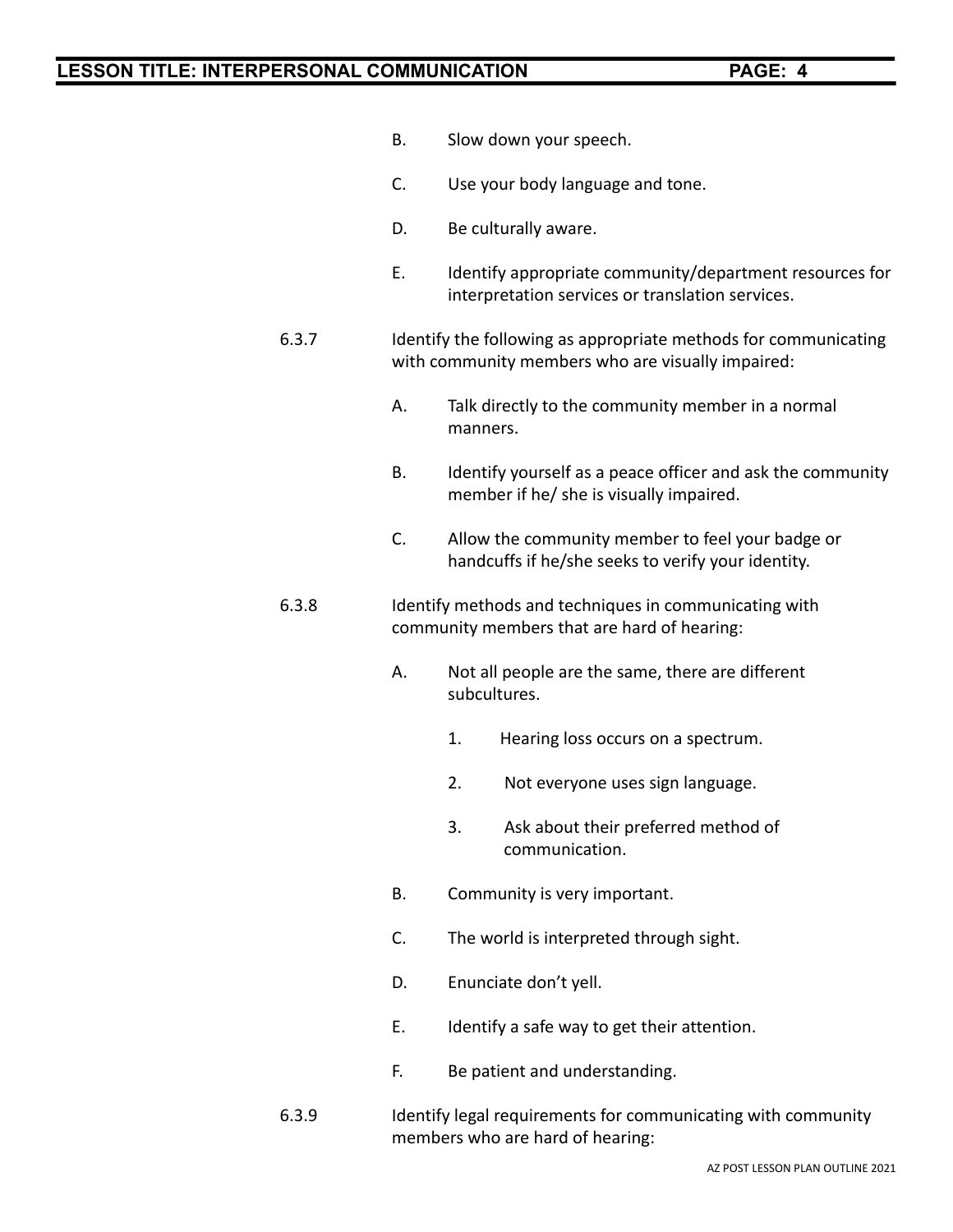|                      |        | А.                                                                                                                                                                          | Identify appropriate community/department resources for<br>interpretation services or translation services:                      |                                                                                                                                          |
|----------------------|--------|-----------------------------------------------------------------------------------------------------------------------------------------------------------------------------|----------------------------------------------------------------------------------------------------------------------------------|------------------------------------------------------------------------------------------------------------------------------------------|
|                      |        |                                                                                                                                                                             | 1.                                                                                                                               | Obtain the assistance of a qualified sign<br>language interpreter.                                                                       |
|                      |        |                                                                                                                                                                             | 2.                                                                                                                               | If not using an interpreter, texting or using a<br>pen and paper can be an option.                                                       |
|                      |        | <b>B.</b>                                                                                                                                                                   | Discuss the provisions of A.R.S. §12.242(C) with regard to:                                                                      |                                                                                                                                          |
|                      |        |                                                                                                                                                                             | 1.                                                                                                                               | "Miranda" warnings.                                                                                                                      |
|                      |        |                                                                                                                                                                             | 2.                                                                                                                               | Interviewing community members who are<br>hard of hearing.                                                                               |
|                      | 6.3.10 |                                                                                                                                                                             | Identify methods and techniques in communicating with<br>community members in crisis:                                            |                                                                                                                                          |
|                      |        | А.                                                                                                                                                                          |                                                                                                                                  | Acknowledge and validate the emotions first.                                                                                             |
|                      |        |                                                                                                                                                                             | 1.                                                                                                                               | Fear and anger are powerful emotions that can<br>mask other emotions. Listen for the underlying<br>emotions and label the ones you hear. |
|                      |        | <b>B.</b>                                                                                                                                                                   | Use de-escalation skills such as active listening and<br>empathy to manage the emotions and the problem that is<br>causing them. |                                                                                                                                          |
|                      |        | C.                                                                                                                                                                          |                                                                                                                                  | Stay aware of your own emotions, control them, and keep<br>them in line with your goal.                                                  |
| LEARNING ACTIVITIES: |        |                                                                                                                                                                             |                                                                                                                                  |                                                                                                                                          |
|                      | 6.3.11 | The trainee will observe and participate in instructor-led critiques<br>of various role-playing exercises designed to demonstrate<br>appropriate methods for communicating: |                                                                                                                                  |                                                                                                                                          |
|                      |        | Α.                                                                                                                                                                          |                                                                                                                                  | Each instructor-led critique will address listening skills, the                                                                          |

nature and appropriateness of all verbal and non-verbal communications made to the community member, the "messages" (both intentional and unintentional) communicated to the community member, the use/non-use of any appropriate specialized communication techniques and the overall acceptability of the final disposition of the matter.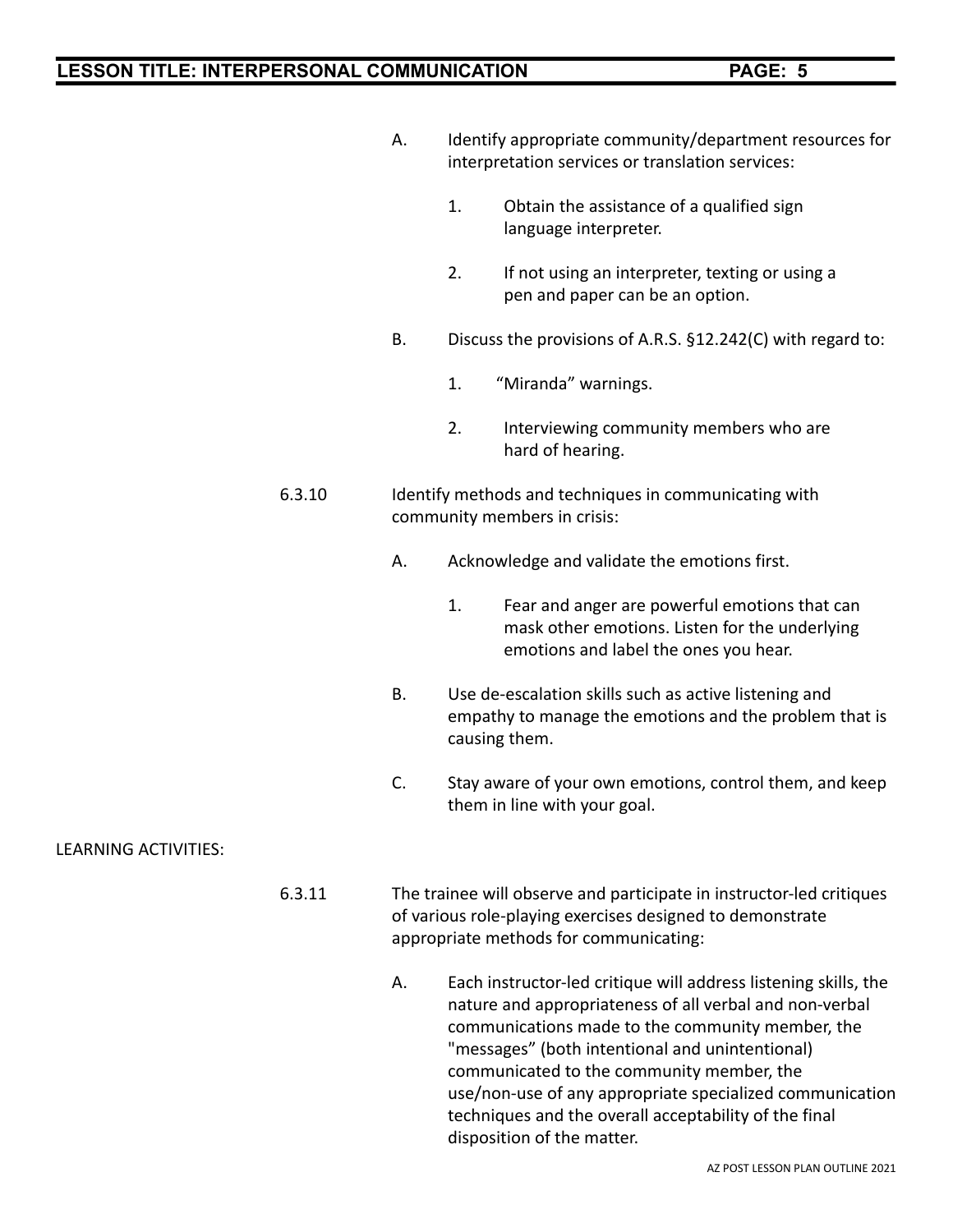B. Each trainee will participate in at least one (1) role-playing

|                                  | exercise (either as the officer or as the person who poses<br>special problems).                                                                  |                     |  |  |  |  |
|----------------------------------|---------------------------------------------------------------------------------------------------------------------------------------------------|---------------------|--|--|--|--|
| DATE FIRST PREPARED:             | August 1995                                                                                                                                       |                     |  |  |  |  |
| PREPARED BY:                     | <b>SME Committee</b>                                                                                                                              |                     |  |  |  |  |
| REVIEWED – <b>REVISED</b> :      | <b>SME Committee</b>                                                                                                                              | DATE: February 2001 |  |  |  |  |
| REVIEWED – <b>REVISED</b> :      | <b>SME Committee</b>                                                                                                                              | DATE: March 2002    |  |  |  |  |
| REVIEWED – <b>REVISED</b> :      | AZ POST (Word)                                                                                                                                    | DATE: June 2003     |  |  |  |  |
| <b>REVIEWED - REVISED:</b>       | AZ POST                                                                                                                                           | DATE: April 2007    |  |  |  |  |
| REVIEWED – <b>REVISED</b> :      | AZ POST                                                                                                                                           | DATE: March 2008    |  |  |  |  |
| REVIEWED - REVISED:              | AZ POST (minor edits)                                                                                                                             | DATE: April 2010    |  |  |  |  |
| REVIEWED – <b>REVISED</b> :      | <b>SME Committee</b>                                                                                                                              | DATE: February 2021 |  |  |  |  |
| REVIEWED – <b>REVISED</b> :      | AZPOST (DocX)                                                                                                                                     | DATE: December 2021 |  |  |  |  |
| REVIEWED – REVISED:              |                                                                                                                                                   | DATE:               |  |  |  |  |
| REVIEWED - REVISED:              |                                                                                                                                                   | DATE:               |  |  |  |  |
| AZ POST – APPROVAL:              | <b>Richard Watling</b>                                                                                                                            | DATE: April 2010    |  |  |  |  |
| AZ POST – APPROVAL:              | Mandy Faust                                                                                                                                       | DATE: February 2021 |  |  |  |  |
| AZ POST – APPROVAL:              | Lori Wait                                                                                                                                         | DATE: December 2021 |  |  |  |  |
| <b>INSTRUCTOR REFERENCES:</b>    | George Thompson, Ph.D. and verbal judo references.                                                                                                |                     |  |  |  |  |
| <b>CLASS LEVEL:</b>              | Student                                                                                                                                           |                     |  |  |  |  |
| <b>TRAINING AIDS:</b>            | Videos: Big Bang Theory "Please pass the butter" video and<br>Aimes Media - "Diffusing Aggressive Behavior." Role-playing<br>exercises (1 and 2). |                     |  |  |  |  |
| INSTRUCTIONAL STRATEGY:          | Interactive lecture, videos, instructor demonstration, group<br>discussion, problem solving and practical exercises.                              |                     |  |  |  |  |
| <b>SUCCESS CRITERIA:</b>         | 70% or higher on a written, multiple-choice examination.<br>Learning activities will have a pass/fail evaluation to assess<br>student competency. |                     |  |  |  |  |
| COMPUTER FILE NAME:              | 6.3 Interpersonal Communication                                                                                                                   |                     |  |  |  |  |
| DATE RELEASED TO THE SHARE FILE: | May 27, 2022                                                                                                                                      |                     |  |  |  |  |
|                                  |                                                                                                                                                   |                     |  |  |  |  |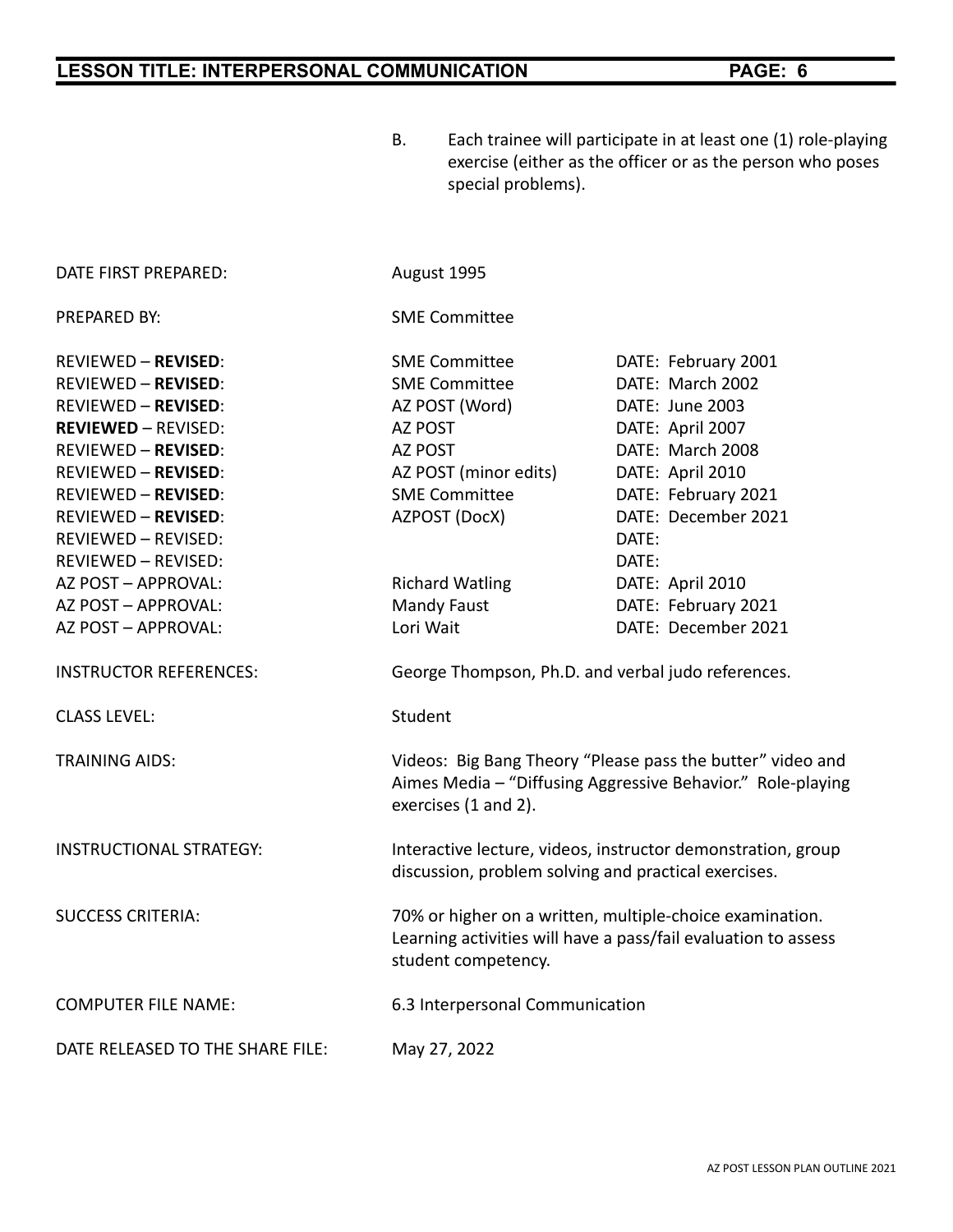### **I. INTRODUCTION**

- A. Instructor (self) introduction
- B. Preview of performance objectives

### **II. WHY IS THIS TOPIC IMPORTANT?**

- A. Communication Goals:
	- 1. Enhance professionalism
		- a. Always practice courtesy and respect
			- i. Courtesy showing of politeness in one's attitude and behavior towards others.
			- ii. Respect due regard for the feelings, wishes, rights or traditions of others.
	- 2. Have positive interactions with community members.
	- 3. A previous Rutgers University study indicates that 93% of police officers' duties involve verbal interaction with people.
	- 4. To de-escalate challenging situations.
		- a. Increased community safety.
		- b. Increased officer safety.
	- 5. Reduced risk of agency and personal liability.
	- 6. Reduce community member complaints.
	- 7. Successful completion of an investigation.
		- a. Effective communication is necessary to gather information from Victims, Witnesses and Suspects.
	- 8. Lessen personal stress levels.
		- a. Perform your job better.
		- b. Personal satisfaction.
		- c. Helps you make better decisions.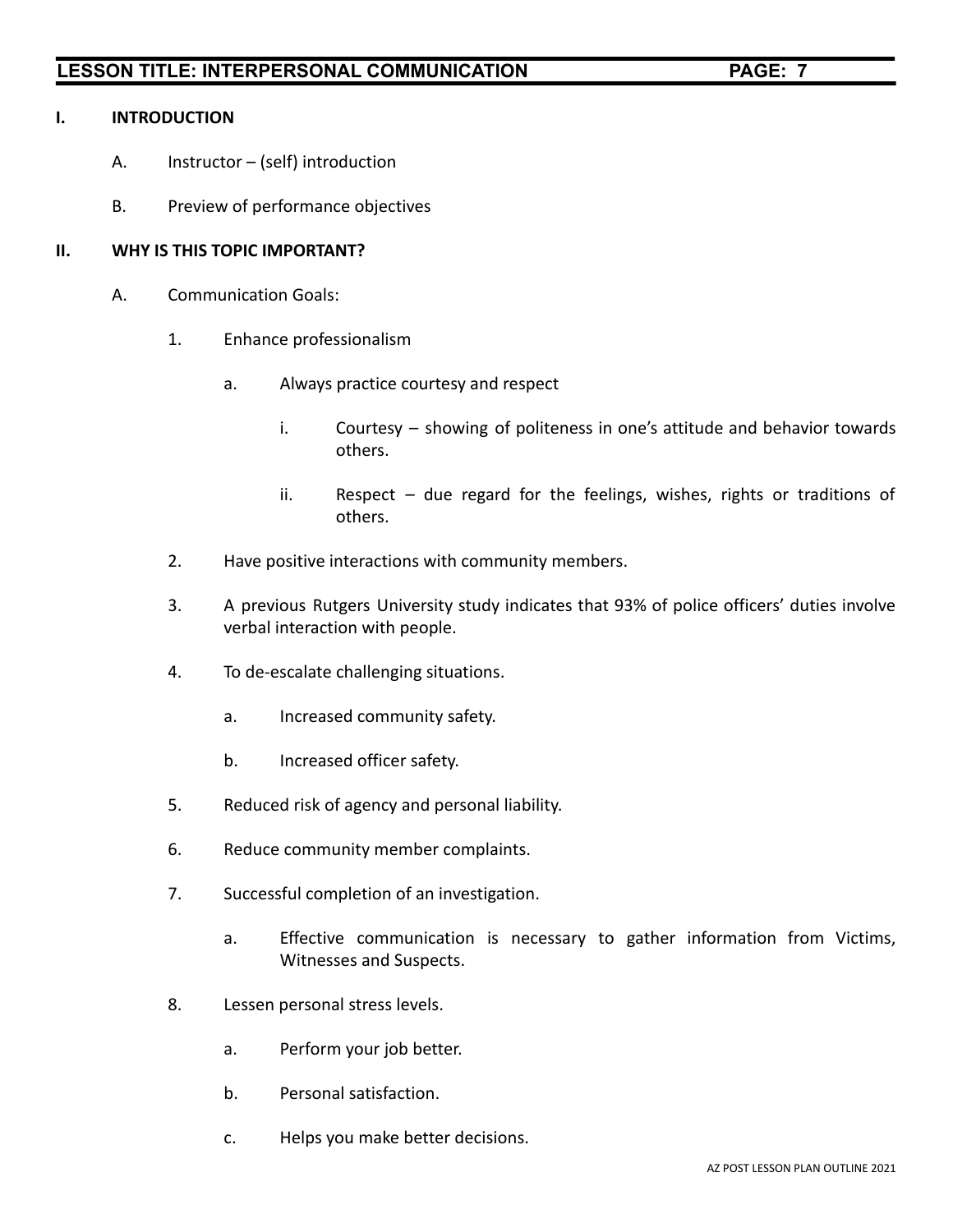- B. Evaluation of a positive video: *INSTRUCTOR NOTE: Amy and Sheldon Please Pass the Butter <https://youtu.be/p1jzdSzGHnA> Point out that in the end, Amy got to her goal of compliance.*
	- 1. Ask the students why this is an example of effective communication?
- C. Communicating is the most important part of your job with your boss, your co-workers and, most importantly, the citizens you serve.
	- 1. At the academy, the majority of what you will learn is connected to skill to keep you safe (i.e., firearms, tactical driving, defensive tactics, etc.).
		- a. These skills are important, but seldom used.
		- b. They are rarely needed if you understand and build on your communication skills.
- D. Transition: Let us identify some essential elements to effective interpersonal communication.

#### **III. ELEMENTS TO EFFECTIVE INTERPERSONAL COMMUNICATION P. O. 6.3.1**

- A. Emotional Intelligence **P. O. 6.3.1A**
	- 1. Emotions are the primary driver for our behavior. *INSTRUCTOR NOTE: Institute for Health and Human Potential Emotional Intelligence test. Highly suggested to take on their own time for self evaluation. <https://www.ihhp.com/free-eq-quiz/>*
		- a. The 5 senses gather info and send it to the base of your brain.
		- b. Info passes through your emotional center (limbic system) before it gets to your logic center (prefrontal cortex).
		- c. You have an emotional reaction before your reason and self-control.
	- 2. Emotional Intelligence is your ability to understand and manage this in yourself and others.
		- a. You can train yourself to manage your own emotions.
		- b. Before the moment:
			- i. Eat.
			- ii. Sleep.
			- iii. Contemplate/meditate you can make your logic center physically stronger than your emotional center.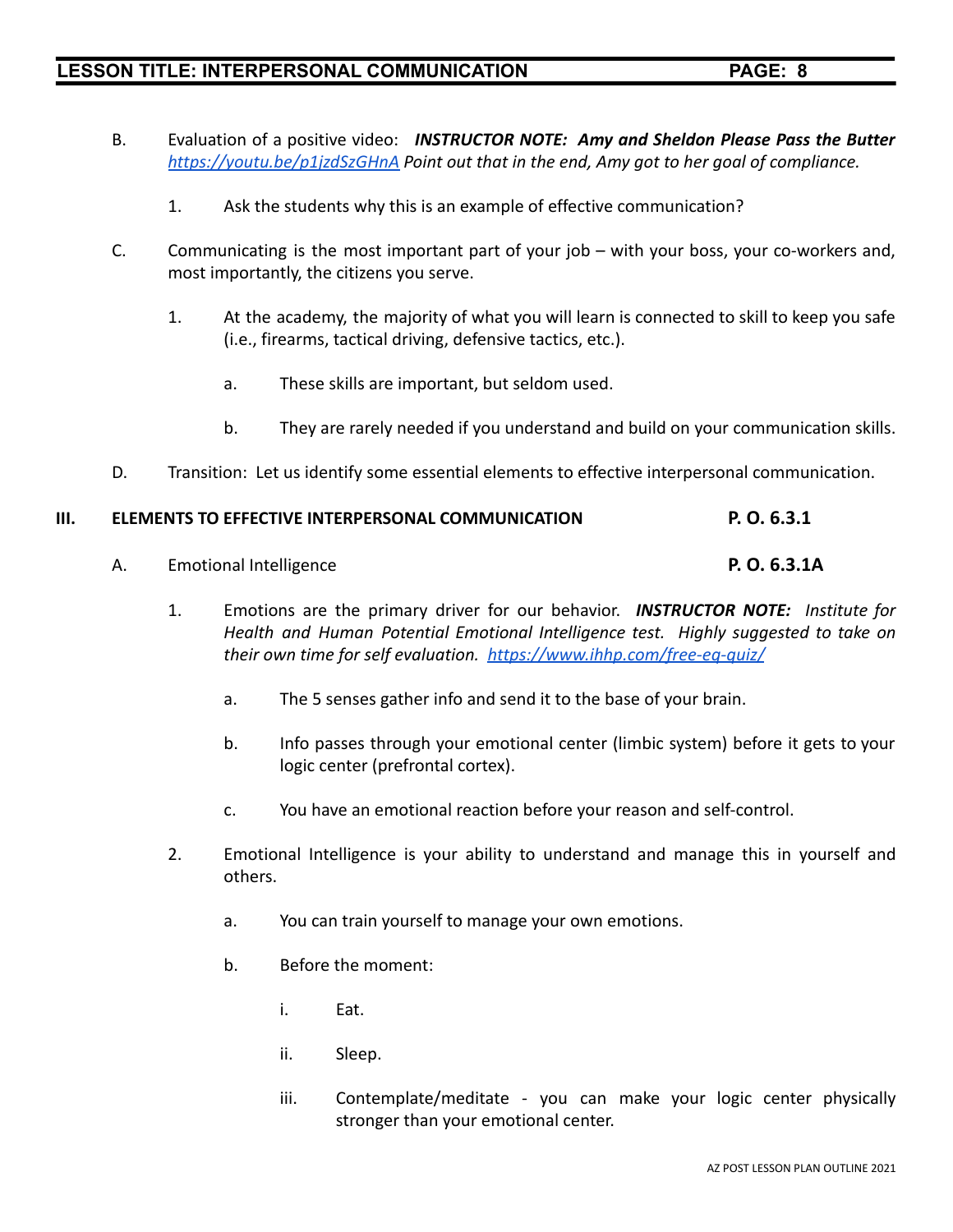- iv. Practice Familiarity with a situation will reduce the fear of it and therefore reduce the body's fight/flight reaction. *INSTRUCTOR NOTE: This is also true with culture. Familiarity with a person's culture, disability, etc. Reduces the fear of it and thus any bias that fear creates.*
- v. Learn your triggers and how to diffuse your reactions.
- vi This will reduce your overall stress levels and make you a healthier person.
- vii. Create a positive environment.
- c. In the moment:
	- i. Breath focus on your breath will get your brain in the condition you with it. Slow breaths in and out to a count of 4, or 4-7-8 breaths if you have time are most effective.
	- ii. Create time to allow your brain to shift processing to the prefrontal cortex. This is not possible if a suspect is attacking you, but in actuality, that is rare. More often than not, officers can control the pace of the encounter and can slow things down by communicating.
	- iii. Pause and think about your purpose/objective. Know where you are headed and make sure your emotions/behaviors are in line with your goal. It is easy for you to get emotionally sidetracked by the other person's anger, causing you to respond to the challenge and forget your goal.
- d. You can't control someone else's emotions, but you can make it better or worse.
	- i. Try to identify the other person's emotions through what they communicate in their words, tone, and body language. If there is time, use an emotional label and allow them to agree or correct you.
	- ii. Keep in mind a person isn't wrong for feeling emotions. But their actions, based on their emotions, can become a problem. You can disagree with the action but still validate the emotion.
	- iii. Be aware of physical signs of a fight/flight response: Their face may flush as blood rushes to the muscles, they may clench their fists to fight, or set/clench their jaw.
	- iv. If the person is afraid, calm their reaction by helping them to feel safe.
	- v. Help them feel safe.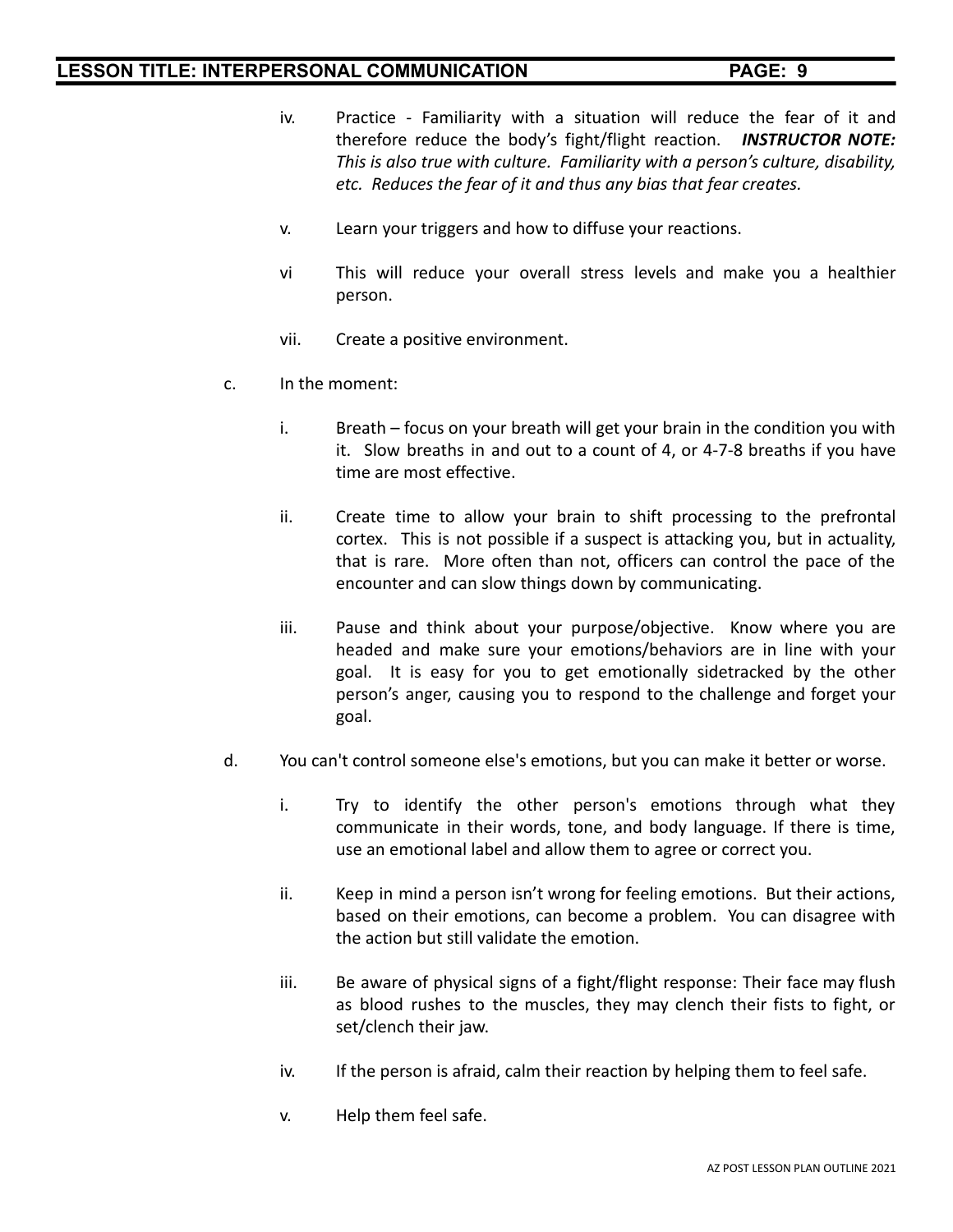- vi. Respond to challenging questions.
	- a) Listen to the question/statement and the meaning behind it. For example, if the person says "this is none of your business, why are you at my house, respond without judgment and truthfully tell them why "we are here because your wife went to the neighbor's house with a black eye and we need to investigate. We don't know what happened."
- vii. Discuss common goals and a mutual purpose.
	- a) Be cautious of the tendency to make assumptions about the call before you know the facts. Rather when you respond be curious and ask questions and listen to their answers. You are likely to learn something that will tell you what is going on and what their motivation is to help you resolve the situation.

### B. Clarity of expression. **P. O. 6.3.1B**

- 1. Mehrabian's Rule:
	- a. 7% spoken word
		- i. The words you use are a small piece of your message, but they are still significant and should be thoughtful. Some languages can turn people off, shutting them down and preventing you from engaging them in effective conversation. You can recover from a mistake, but follow these guidelines to avoid making the mistake in the first place.
		- ii. Avoid jargon. This is a good rule in any profession as it is confusing. Police jargon is especially confusing as it often contains codes created specifically to be a somewhat secretive language.
		- iii. Avoid profanity. Profanity comes with no benefit and a ton of baggage. It is disrespectful, makes you look unprofessional, and is prohibited by most departments. It does not help to make you sound more serious or forceful and can create problems for you when captured on video. You should make an effort to avoid using it.
		- iv. Never use derogatory language or offensive terminology. You should always strive to treat people with dignity. Continually educate yourself as to what terms are stigmatizing or offensive. Attend training, read, ask other officers, or even ask members of the community that you have a rapport with. Language is constantly evolving and terms that were acceptable may become unacceptable as they acquire stigma.
		- v. Don't be someone you are not. Be yourself. Use words that are natural to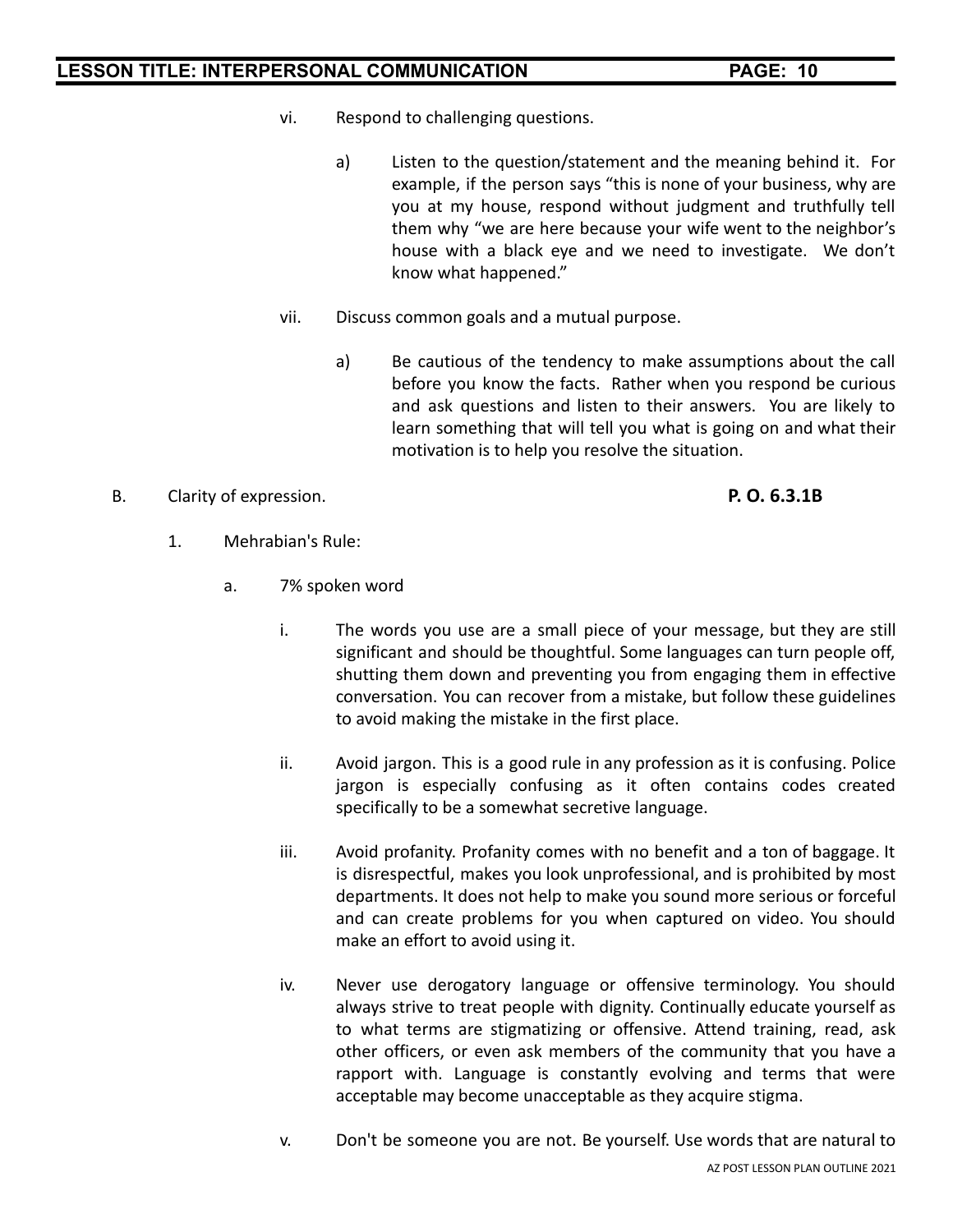you. Don't change your speech patterns to match the person you are talking with. If you do, it will often appear unnatural and silly, like a dad trying to use slang to talk to his teenage daughter.

- vi. Don't lie. It can be tempting just to tell the person what they want to hear so you can take them into custody now. This erodes trust, not only with them, but with the larger community and it will make any future interaction with that individual more difficult. It may not be you, but how you treat someone will affect how they treat others in the future including dispatchers and other officers. It isn't always easy to tell the truth, and sometimes you have to soften it, but you should avoid lying. Honesty is not confrontation, but making an opinion about the situation can be. Reassuring someone you are not judging them can be helpful.
- b. 38% tone.
	- i. A calm, clear, tone of voice is best suited to effective communication.
	- ii. Avoid a rude, snarky, or overly officious tone. *INSTRUCTOR NOTE: Give examples of how tone of voice can change the message and how it's received.*
- c. 55% body language.
	- i. Body language is a huge part of what you communicate. Some of what we do is restricted by tactics, but when it is safe.
	- ii. Be eye level with the person you are talking to rather than standing over them. *INSTRUCTOR NOTE: This does not always mean sitting down. Talk about safe ways to do this.*
	- iii. Make natural eye contact: remove your sunglasses and make eye contact without staring.
	- iv. Be calm and natural, smile if appropriate. Human brains have mirror neurons that tend to duplicate what they see. This is why some people cry when watching a movie where a character on screen is crying. What you project is contagious and if you are escalated, people around you will escalate.
	- v. Be aware of subtle ways in which you communicate. For example, where do you put your hands when you are in uniform? Wearing a vest and a belt makes our hand movements awkward. The community does not understand why we hang our hands on our vest or rest them on our guns. It can look intimidating and closed off. Try to find a position that looks natural, open, and is still tactically advantageous.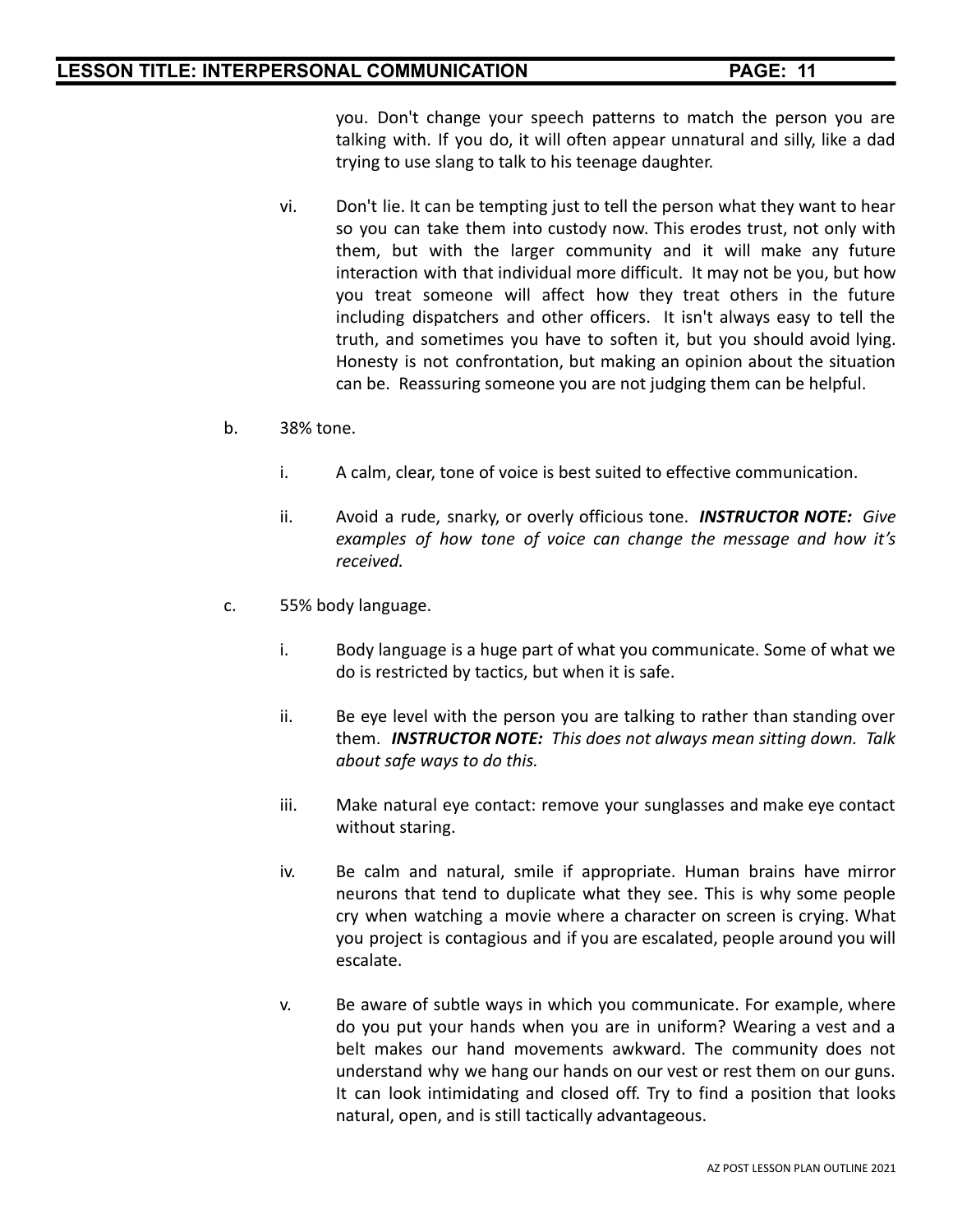- 2. Filtering of information people interpret what they hear through a filter formed by their life experience, including traumatic experiences. **P. O. 6.3.1B**
- 3. Language barriers The US is a melting pot of culture and language. English may not be a first language.
- 4. Disabilities Hearing disabilities, cognitive disabilities, and substances can slow or alter how people take in and process information.
- 5. Distraction noise (actual noise or mental noise), flashing lights, chaos/activity, interruption, lack of time.
- 6. **Key and Peele text message confusion, censored version.** Possible video to watch: <https://www.youtube.com/watch?v=sT4rQWjSXuk@t=2s>
- C. Empathy and Compassion. **P. O. 6.3.1C**

- 1. Empathy is the ability to understand and feel what others are feeling. *INSTRUCTOR NOTE: brene brown on empathy* [https://www.google.com/url?q=https://www.youtube.com/watch?v%3D1Evwgu369Jw&sa](https://www.youtube.com/watch?v=1Evwgu369Jw) [=D&ust=1606753791422000&usg=AOvVaw2wvkQiHrHvNSBjbpBAva4p](https://www.youtube.com/watch?v=1Evwgu369Jw)
- 2. Empathy does not incorporate the willingness to act to relieve the suffering of others, instead it is the ability to understand another's feelings and become one with that person's distress.
- 3. Compassion is recognizing the other person's emotional state and having a desire to act in order to help.
- 4. The 3 Components of Empathy.
	- a. Perspective taking, knowing how the other person feels and what they might be thinking.
	- b. The ability to recognize emotions in oneself and others via different communicative cues such as facial expressions, speech, or behavior.
	- c. Sharing of emotional states with others or the ability to experience similar emotions as others.
	- d. This may require you to recall your feelings in a similar situation or to imagine how you might feel in the same situation. Empathy is a vulnerable choice because you must connect with something in yourself that knows that feeling.
- 5. The 4 Components of Compassion.
	- a. Intentional a wish to see the easing of that suffering.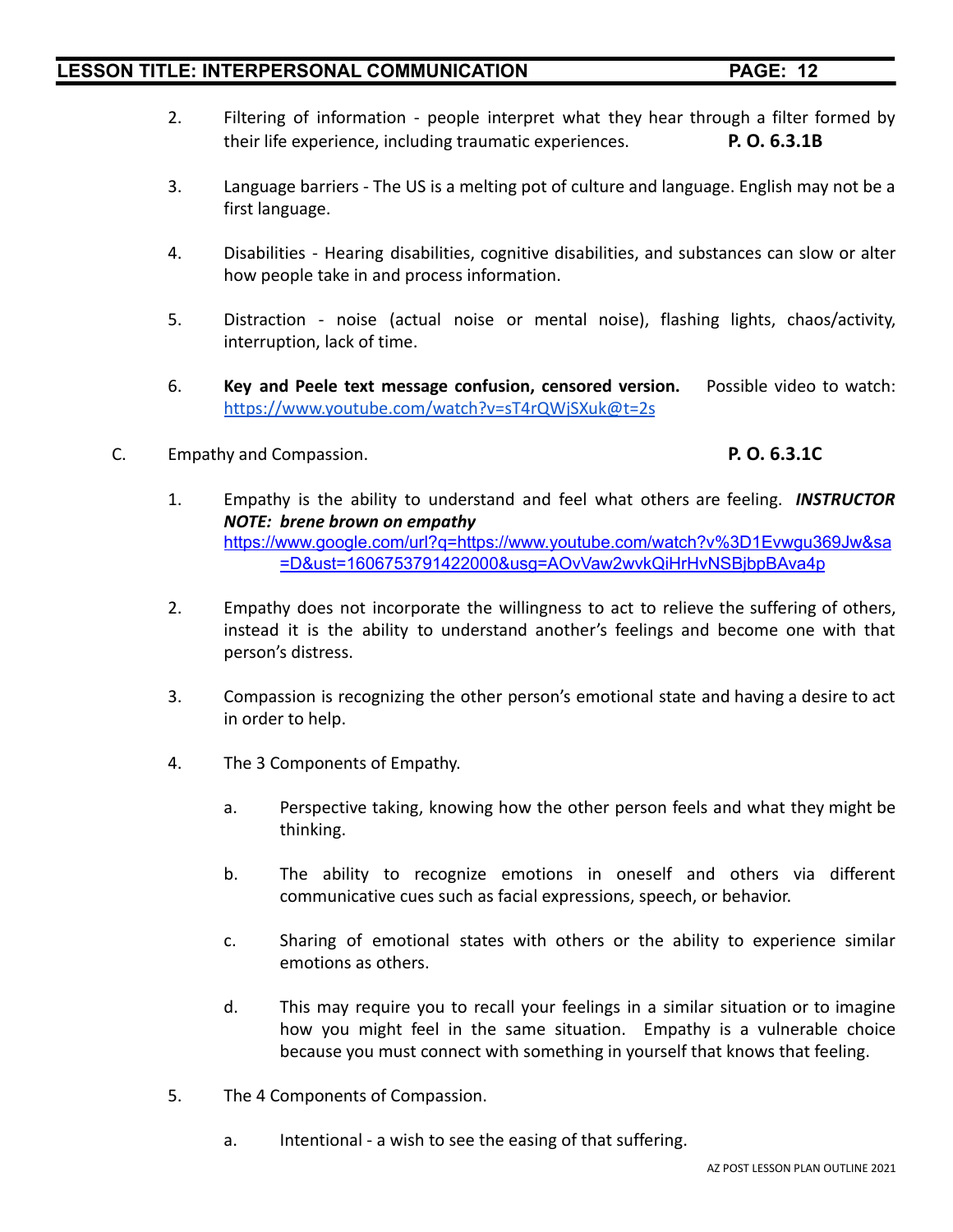- b. Effective sympathetic concern related to being emotionally moved by suffering.
- c. Cognitive an awareness of suffering. (common in Law Enforcement)
- d. Motivational a responsiveness or readiness to help remove that suffering. (common in PD)
- e. Compassion does not consider the object of suffering to be weak or inferior, instead it encourages a broader vision through common experiences. Compassion is characterized by a willingness to purposely assist others on an emotional level; to selflessly put the needs of others before yourself without expecting anything in return.
- 6. You do not have to have empathy to show compassion. You can respond to people with compassion without having to put yourself in the person's shoes to understand their situation.
- 7. Learning about your community members: Their culture, their disability, their trauma, their socio/economic status, can help with both compassion and empathy. *INSTRUCTOR NOTE: Keep in mind what you share and with whom. Don't share your personal information with a hardened criminal*
- 8. Ensure any self-disclosure is appropriate. Remember, it is not about you. Your experience is different from theirs. Briefly mentioning that you went through something similar can be a powerful connection, but make it very brief.
- 9. Make an effort to avoid saying: "I understand" or "I want to help you." Instead use active listening techniques (MOREPIES). If you do use these statements you must add a qualifying statement: "I understand that you are feeling sad because your wife moved out", "right now you are dealing with a lot and I would like to help you find the resources you need to help you get through this".
- 10. Remember, Memories are generally prone to distortion over time, but emotional memories are more resistant to the decay process. Negative events tend to edge out positive ones in our memories. People you come into contact with on a call are more likely to remember their interaction with you, try and make it positive.
- D. Active Listening. **P. O. 6.3.1D**

- 1. Most people don't listen; they are formulating their response while the other person is talking. Active listening is about really listening. The techniques used in Active Listening will help you then form a quick, helpful response that demonstrates to the other person that you really are listening. Active listening techniques:
- 2. **M - Minimal** encouragers are Brief assertions such as "I see," "OK" or "please go on." Avoid over use. If you use them too much you tend to check out and listen passively.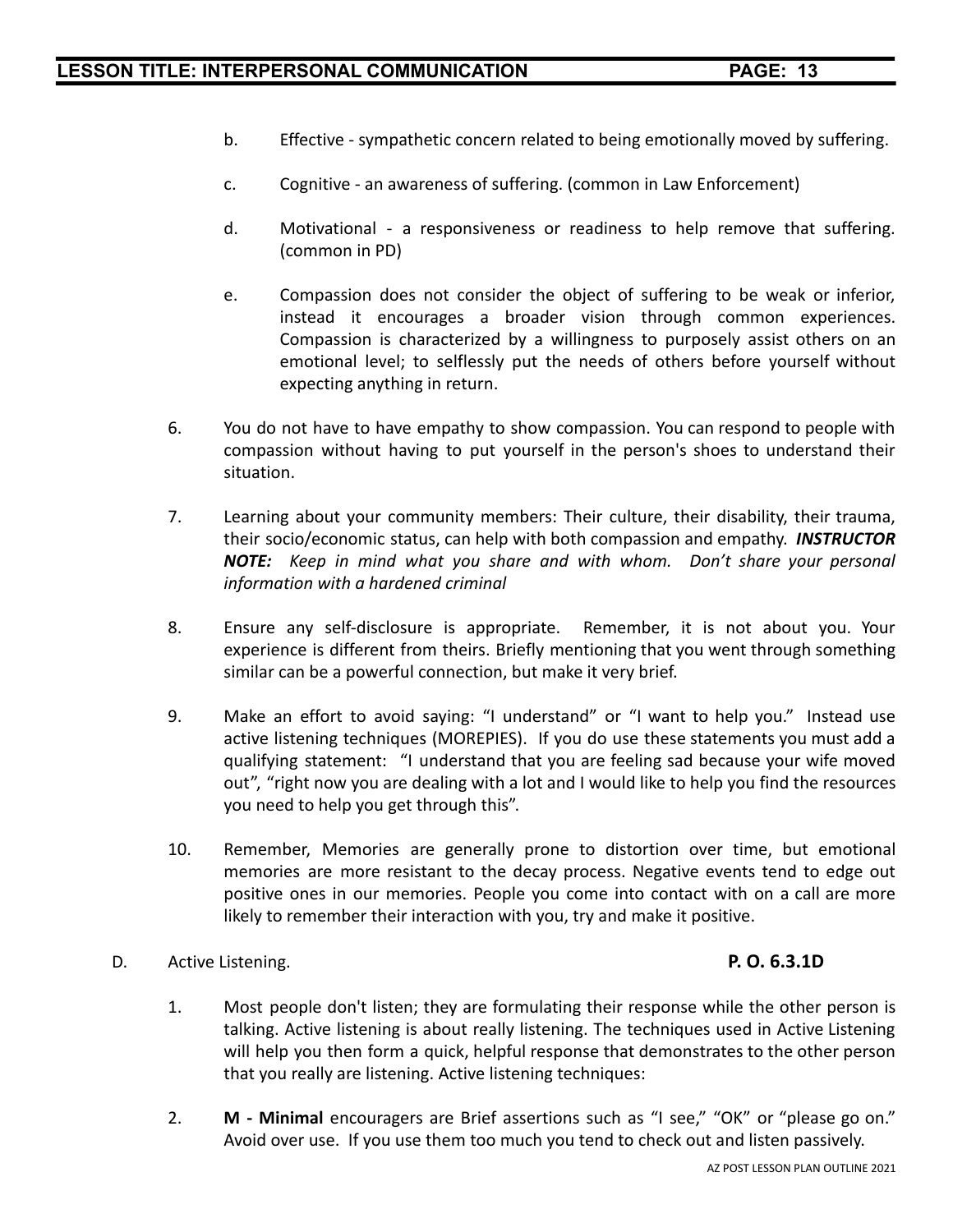- 3. **O Open** ended questions.
	- a. Ask "how", "when", "what" and "where" questions to elicit more than a "yes" or "no" response.
	- b. Sometimes you need to ask a yes/no question like "do you have any weapons". The answer may allow you to follow up with an open ended question like "what kind of weapon?"
	- c. Avoid asking "why" questions, it may put the community member on the defensive.
- 4. **R - Reflecting/Mirroring** repeating the last thing the person said. Avoid over use (so you don't sound like a parrot) you will eventually have to ask a question.
- 5. **E - Emotional** labeling means labeling emotions you hear such as, "You sure seem angry." "That sounds really scary."
- 6. **P - Paraphrasing** means summarizing what the community member has said and giving feedback to let the person know you understand.
	- a. Feed back to them the meaning of what they said, don't just repeat back the words. If you don't know the meaning, ask questions or paraphrase what you think and ask them to correct you. "let me see if I understood you right…"
	- b. This can be a quick paraphrase in your own words of what they just said. Statement: "I don't trust cops because they always beat me" response: "so what it sounds like is you don't want to get hurt."
- 7. I "I" messages I feel \_\_\_\_\_, when you \_\_\_\_\_, because \_\_\_\_\_
	- a. "I feel frustrated when you yell at me because I'm just trying to conduct this investigation" "I get concerned when people use drugs because it affects their ability to make good decisions and I want you to make good decisions."
- 8. **E - Effective pauses** are the use of silence during a conversation with the in order to encourage the community member to talk to fill the space.
	- a. Effective pauses can be used to gain the community member's attention, and then emphasize a point. It is natural for them to pay closer attention when they are waiting for you to continue.
		- i. Example: "It sounds like you're having a real hard time Sarah………but I can tell you want to be there for your daughter's graduation in a month."
	- b. They are also useful when you are being verbally attacked. Being quiet while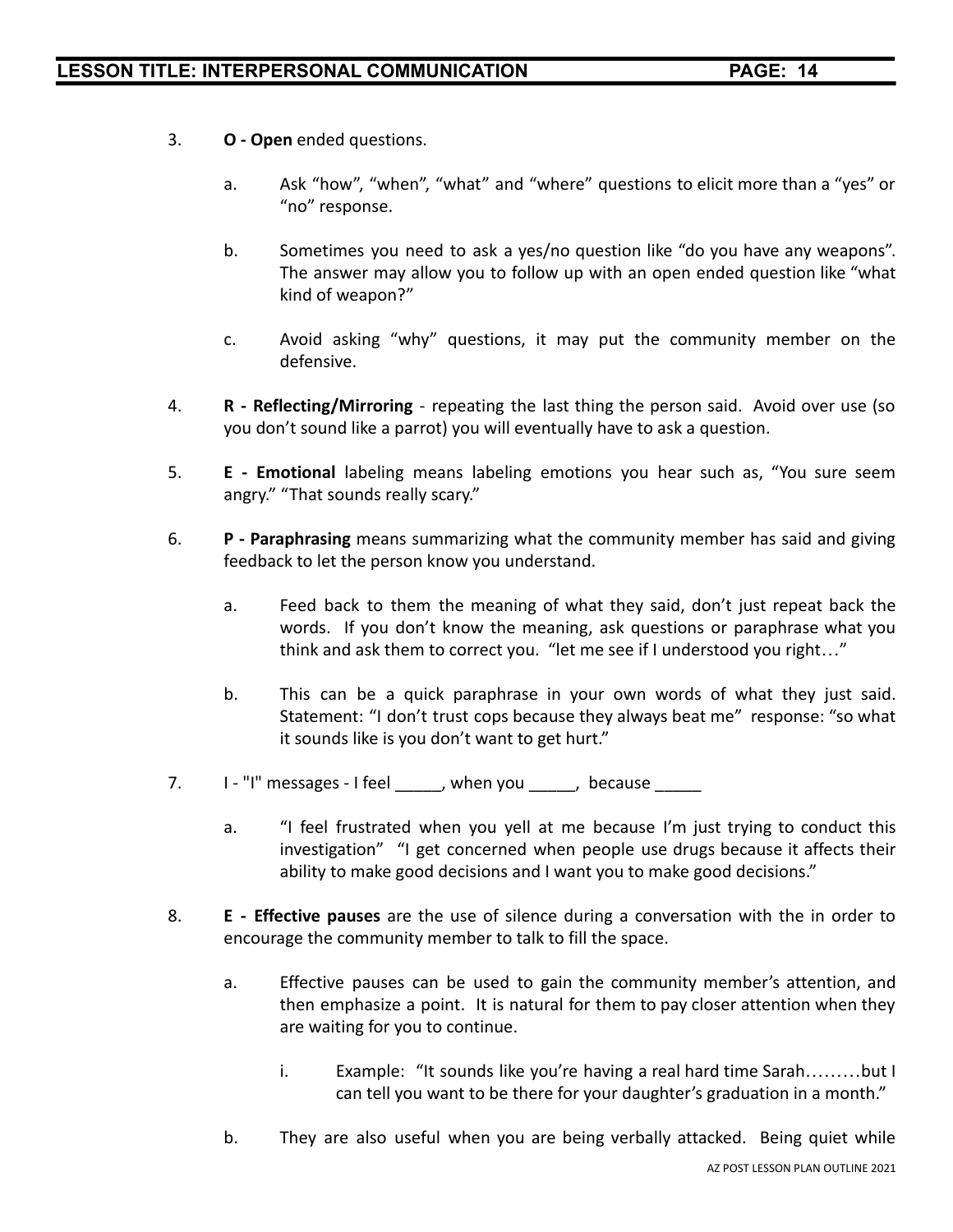they are verbally releasing allows them to expend energy and get their emotions out. Emotions are like a pressure cooker, sometimes you just have to let the steam out. If you say nothing often they end by apologizing. While they are ranting, listen to the meaning behind what they are saying because even though they may be verbally abusive, they may communicate what their problem is, why they feel this way and what is motivating them. Paraphrasing this back in your own words is a good next step.

- 9. **S - Summary** means to summarize the details or facts of what the community member said, "so what I'm hearing you say is….."
	- a. This is longer than a paraphrase and includes the facts as well as how the person feels about those facts.
		- i. Example: "Let me see if I understand what is going on" (then go through the whole story, not just pieces of it).

### **IV. EXAMPLES OF ROUTINE BUT CHALLENGING CONVERSATIONS P. O. 6.3.2**

- A. In much of our professional capacity, our presence or our actions won't be what people want to happen. Few people want to be pulled over, arrested, or have the police in their house. Navigating these situations will be everyday challenges. Yet, your interaction may be one of the only interactions that citizens ever have with their government, and their impression of the contact can have ripple effects throughout their community and their other interactions with government employees.
- B. Redirection is a useful tool for confrontational conversations. **P. O. 6.3.2A**
- C. Individuals responding emotionally to a situation may make bold, inflammatory statements. *INSTRUCTOR NOTE: Give an example such as, "I don't have to do what you say."*
- D. Often, directly addressing the statement will only cause more conflict.
- E. Redirecting is a tool you can use to neutrally address the irate comment and redirect the conversation to a more constructive path. Use one of the active listening skills to redirect their challenge back to the main point.
	- 1. Example of a challenging statement: "I didn't call you, I want you out of my house."
	- 2. "I can appreciate that this is a personal matter for you and you don't want the police involved, it must be hard for you (emotional label) right now because you feel like you don't have any options since you lost your job (paraphrase)."
- F. I" statements can also be used when it is necessary to address consistent problem behaviors. This allows you to make the problem your own, rather than giving them an order you can't enforce. It's a better way to say "You need to calm down." **P. O. 6.3.2B**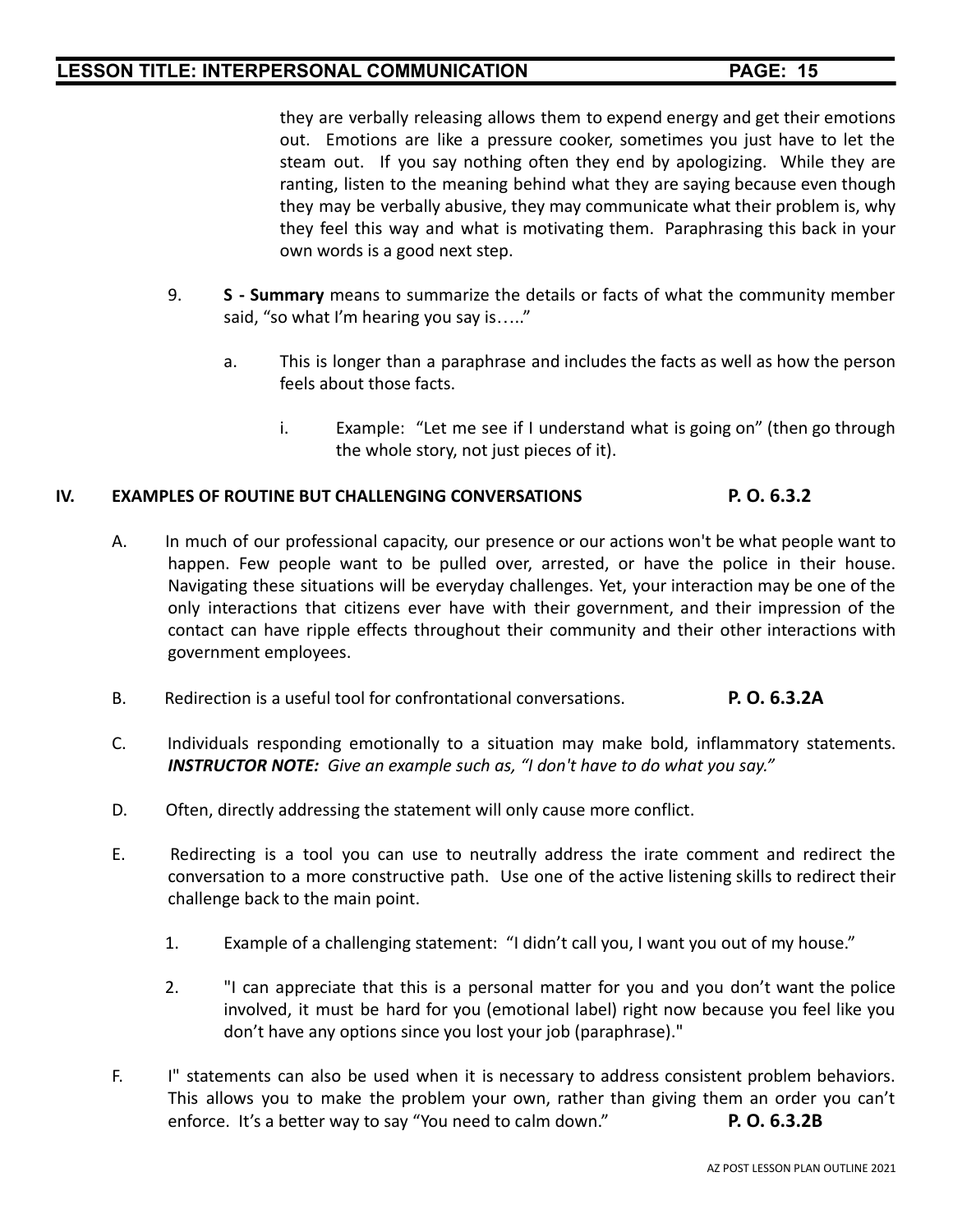- 1. "I feel frustrated when you yell at me because it is preventing us from finding a solution to this problem. *INSTRUCTOR NOTE: Practice using I statements to respond to challenges.*
- G. Effective pauses/silence can also be an option allowing them to vent. Talking over someone usually just escalates the situation. **P. O. 6.3.2C**
- H. These tools are not magic. Not everyone will deescalate, and not every situation has a peaceful resolution, but when successful these tools provide for positive interactions and build trust in the community.
- I. So let's explores some common scenarios:
	- 1. Traffic stop Traffic violations may violate the letter of the law, but the driver may have had a reason. *INSTRUCTOR NOTE: Show video of LASO Deputy who's never got a complaint.*

[https://www.bing.com/videos/search?q=la+deputy+elton+simmons+video&docid=608037](https://www.bing.com/videos/search?q=la+deputy+elton+simmons+video&docid=608037386691612416&mid=CD2A99A80D190EB38ABFCD2A99A80D190EB38ABF&view=detail&FORM=VIRE) [386691612416&mid=CD2A99A80D190EB38ABFCD2A99A80D190EB38ABF&view=det](https://www.bing.com/videos/search?q=la+deputy+elton+simmons+video&docid=608037386691612416&mid=CD2A99A80D190EB38ABFCD2A99A80D190EB38ABF&view=detail&FORM=VIRE) [ail&FORM=VIRE](https://www.bing.com/videos/search?q=la+deputy+elton+simmons+video&docid=608037386691612416&mid=CD2A99A80D190EB38ABFCD2A99A80D190EB38ABF&view=detail&FORM=VIRE)

- a. Stating the reason for the stop and allowing them to give an explanation will help them to feel heard.
- b. Absent an emergency, there is rarely a good reason to violate a vehicle code and sometimes their statements can be used later in court, however, this also allows you to start a dialogue with them and explain your decision to take action, either a warning or a ticket.
- 2. Responding to a call where the complainant has been waiting for several hours. *INSTRUCTOR NOTE: Point out to the students in the discussion important points to consider.*
	- a. A community member would be understandably upset if they had to wait hours for police to arrive.
		- i. Validate the person's frustration.
		- ii. It is appropriate to briefly mention if you have been unusually busy and that this is abnormal.
		- iii. Quickly change focus to the fact that you are there now and ready to help.
		- iv. Do your job well to give them the service they have waited for.
- 3. Arrest of a relative.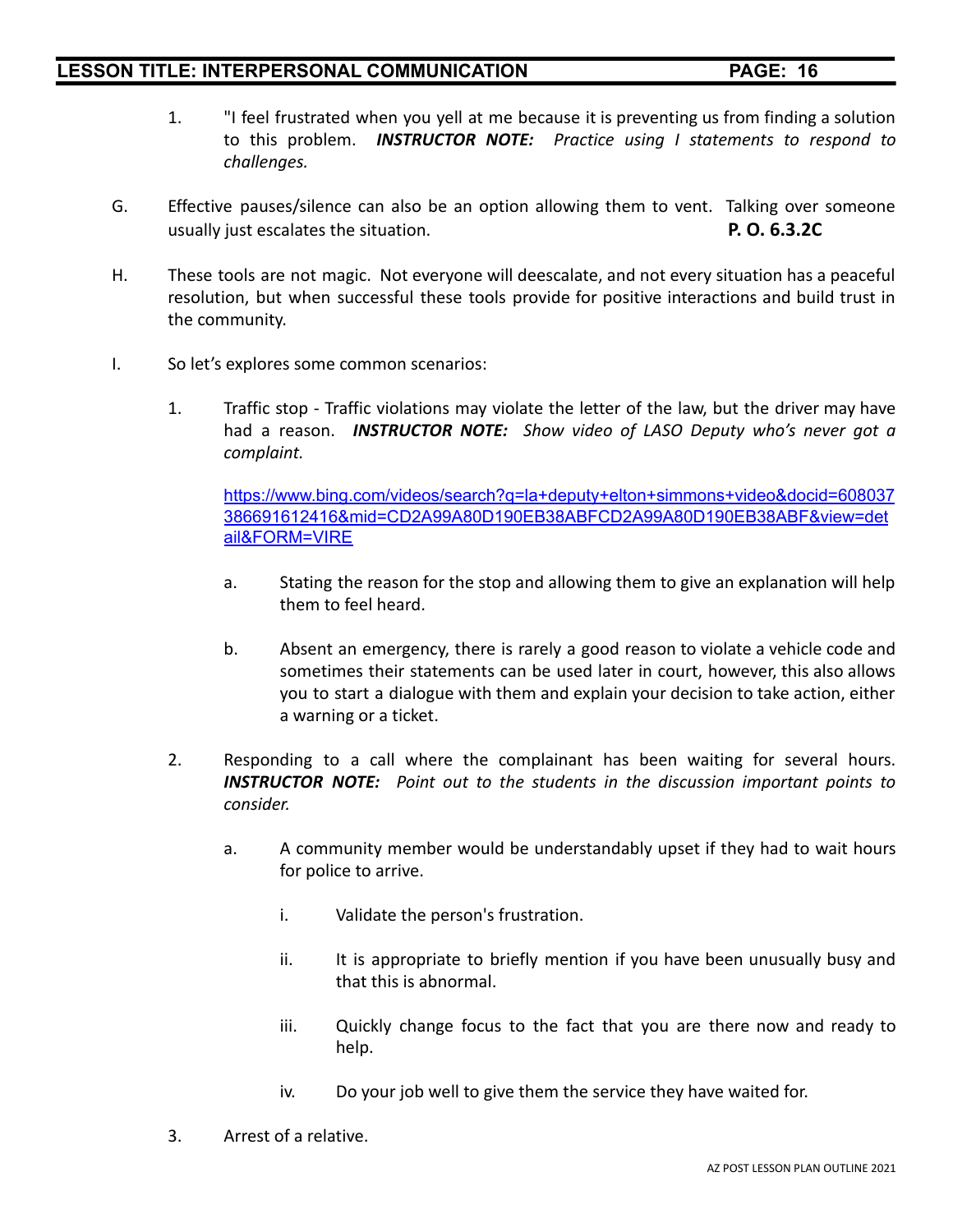- a. Situations will often require us to arrest a subject. While it becomes routine for us, it is not routine in most communities, and when it is, that is a special kind of trauma.
- b. When a person is incarcerated for more than 2 days, they are at much greater risk of becoming homeless. If they are the primary source of income for a family, they will be understandably worried and confused.
- c. Our loyalty is to protect the greater good of the community, including victims of crimes. We will have to make arrests regularly and must do our job to protect the community.
- d. Being empathetic to the ordeal that the suspect and their family are going through will help you build trust in the community.
- e. Most often, people will want to know what is going to happen. You will not have all the answers, often it will depend on what the judge says at the first hearing. But, what little information you can provide will be helpful. *INSTRUCTOR NOTE: you can also role play this scenario.*
- f. If you don't have time to talk with the family, try to request resources that do. It may be another officer, a supervisor, or another city or county resource like a mobile team or crisis line.
- g. Remember, while we are focused on the suspect and the arrest, the family may be in crisis and need support as well. Listening, allowing them time, and giving them resources will help.
- h. The family can be excellent help in the suspects rehabilitation if you take time to make them an ally.
- 4. Civil Disputes.
	- a. Civil disputes can be challenging, because officers must adopt the role of moderator, as there is no crime to take action against.
	- b. Citizens may expect you to hold court and make decisions for them like a judge. This is not legal or appropriate.
	- c. You also can't just walk away because the parties will continue to argue and disturb the peace, possibly even escalating to something that is a crime.
	- d. In these cases, use your active listening skills and allow both parties to tell you their problem.
	- e. Once you have heard them out, explain your limitations and present them with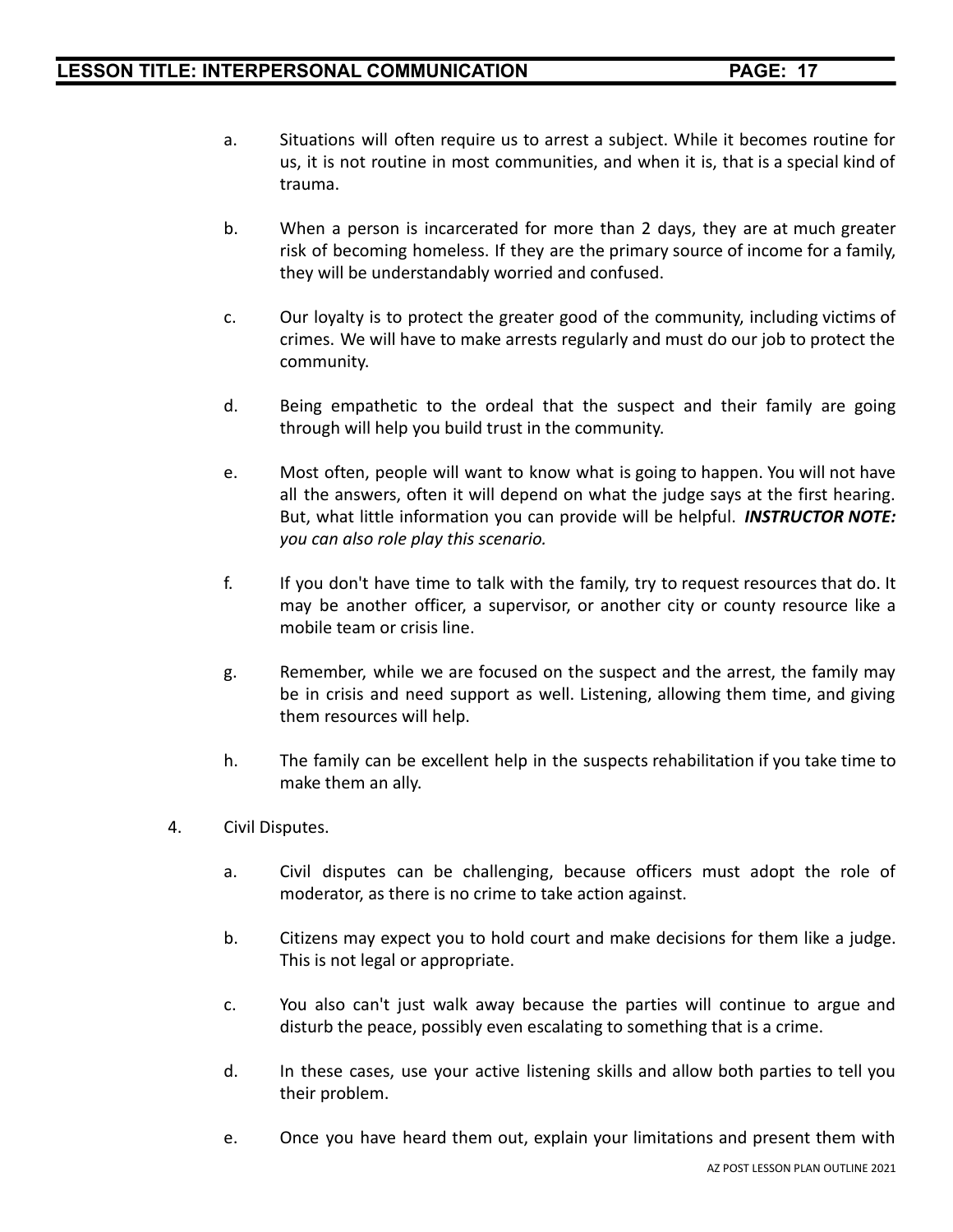options to choose from. For example:

- i. If you are providing a civil standby for someone picking up property and an item is in dispute.
- ii. Explain that the object will remain where it is unless they can come to some compromise with the other person or explain the option to seek restitution in small claims court.
- iii. Listening and providing realistic options helps to diffuse the situation and professionally inform the parties what you can and cannot do.
- iv. It also educates them to be able to handle future problems of this nature without the police.

### **V. DEATH NOTIFICATIONS P. O. 6.3.3**

- A. Remember, you are delivering traumatic news.
	- 1. Their lives will be different.
	- 2. Many people would rather die themselves than experience the pain of the death of a loved one.
	- 3. How you deliver the news can help start the healing process, be neutral, or can do more harm.
	- 4. Given the delicate nature of such communication, it is odd that very few departments have detailed policies or training on how to deliver them.
- B. Prior to notification: **P. O. 6.3.3A**

- 1. Make sure you are notifying the right people.
- 2. Confirm the relationship of the deceased to the person being notified.
- 3. Gather as much detail about the circumstances of the death as possible.
- C. Making the notification: **P. O. 6.3.3B**
	- 1. In Person always make the notification in person unless it is impossible and then you can use the phone.
	- 2. In Pairs notifications can be risky, there is no telling how people may react.
		- a. Decide in advance who will talk. That officers should offer comfort.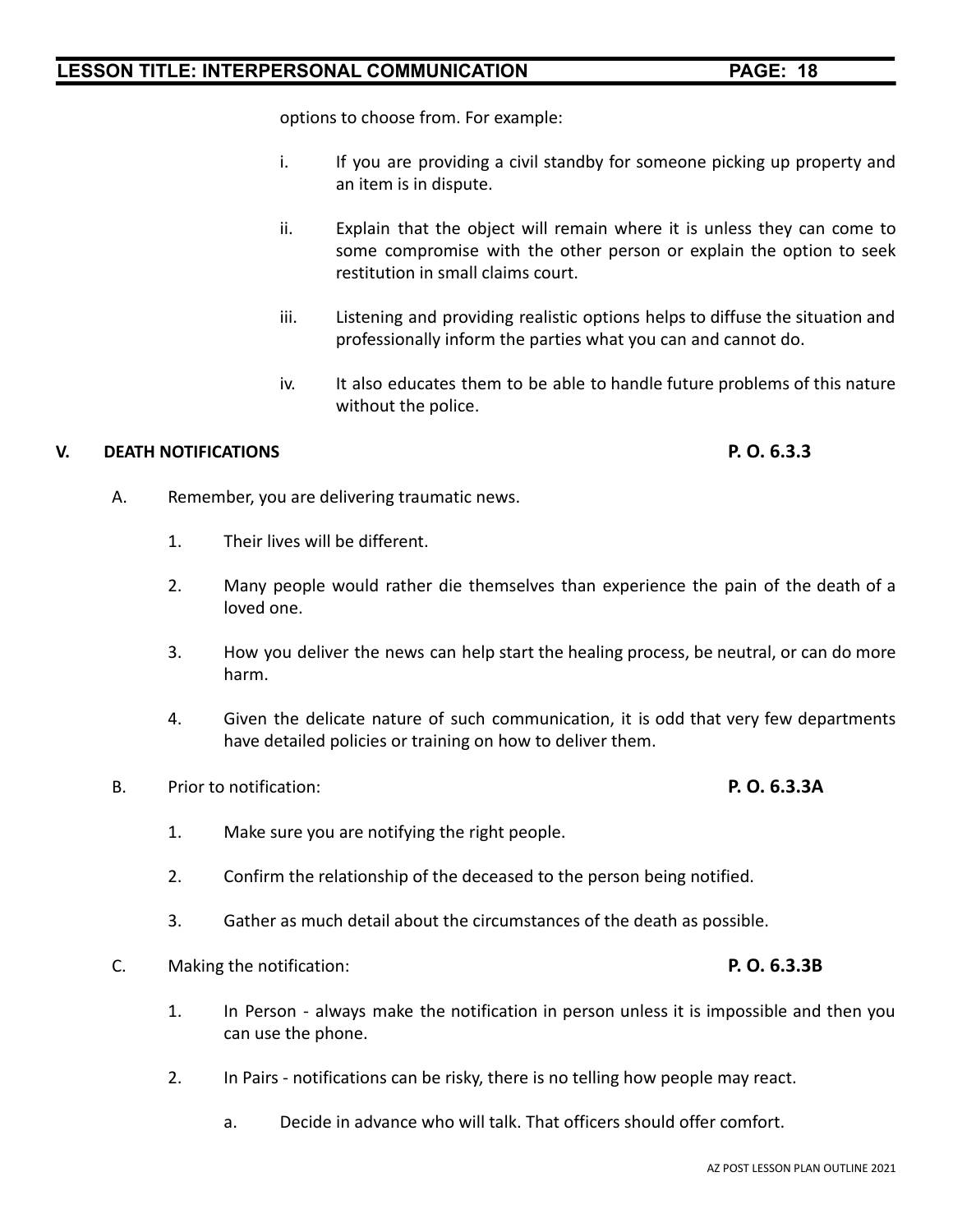- b. The cover officer is there to protect the officer communicating. Don't get sucked into the conversation.
- c. Keep the group as small as is safe in order to show compassion and get the information you need.
- 3. In Private try to find a private or at least protected area to deliver the news. It should not be delivered for all to see and hear.
- 4. In Time Try to make the notification as soon as possible so that the family is not left hanging or found out via the news or social media.
	- a. If you have to delay, provide as many updates as you can. No one wants to be a mushroom. (i.e. kept in the dark)
- D. Delivering the News:
	- 1. Identify yourself and those with you.
	- 2. Ask to come inside or invite the person to a protected space.
	- 3. Confirm their relationship to the deceased.
	- 4. Try and get everyone to sit down.
	- 5. Use CLEAR and compassionate language:
		- a. "I am so sorry to have to tell you..."
		- b. Call the deceased by name, not "victim" or "the body".
		- c. Use words such as dead, killed or died, not vague terms like passed, gone, or lost.
	- 6. Be patient give time for the news to settle and for them to react before moving on to details or plans.
		- a. Everybody is different. Some community members may need more time than others to process the news and react. Allow them to take that time, do not rush them through this process.
- E. Reactions to the News. **P. O. 6.3.3C**

- 1. Shock the person may even collapse.
- 2. Disbelief wondering if there is some mistake. Make sure there isn't before delivering the news.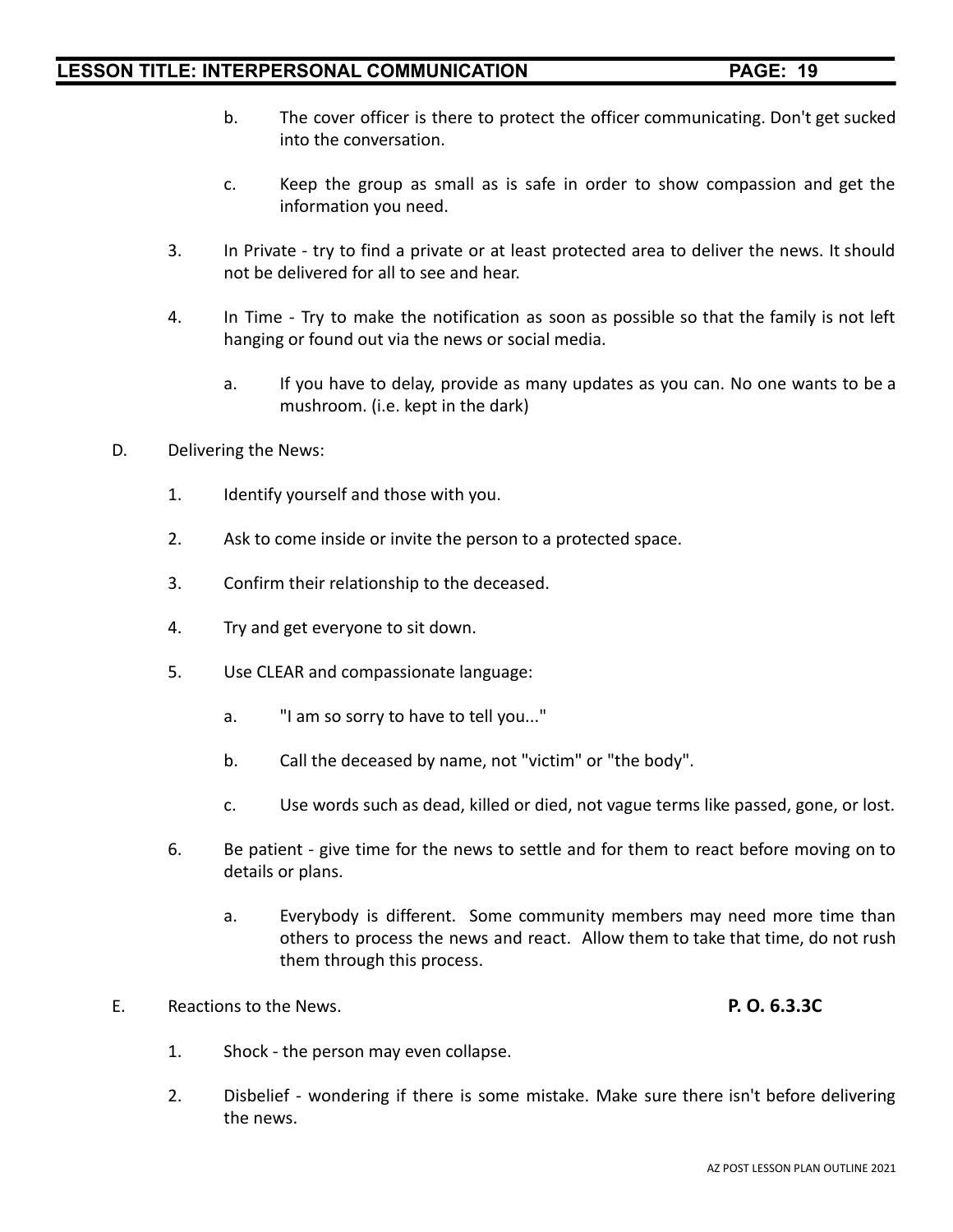- 3. Physical Illness they may feel sick or vomit.
- 4. Extreme emotional response they may scream or lash out verbally or physically.
- 5. Numbness they may stare into space, or stare at you or through you.
- 6. Quiet they may thank you and ask you to leave.

### F. Your Response.

- 1. Be alert for medical issues and call for medical help if needed.
- 2. Be prepared for a range of emotional expressions.
- 3. Know you can't fix it, or make it better. Don't confront people, however, you can re-direct guilt or blame.
- 4. Be comfortable saying "I don't know, I am sorry." Especially when they ask why God let this happen. This is not the time for reason or theology.
- 5. Be comfortable saying "I don't know, I am sorry." Especially when they ask why God let this happen. This is not the time for reason or theology.
- 6. Think before you speak. Thoughtlessness can be very damaging.
- 7. Avoid unhelpful clichés such as "I know how you feel" or "you'll get over this."
- 8. People may want to know if the person suffered, it is your choice what to tell them, but try not to say, "he/she never knew what hit them."
- 9. If you don't know what to say, just stay quiet and listen.

#### **VI. TRAUMA INFORMED APPROACHES P. O. 6.3.4**

- A. What is Trauma?
	- 1. We aren't talking about physical trauma like gunshot wounds or other physical injury that will land you in an ER with a Trauma Center.
	- 2. We are referring to an event that can cause emotional scarring like Post Traumatic Stress (PTSD).
	- 3. Definition (NASMHPD, 2006) The experience of violence and victimization including sexual abuse, physical abuse, severe neglect, loss, domestic violence and/or the witnessing of violence, terrorism or disasters.
	- 4. Definition (SAMHSA) An event, series of events, or set of circumstances that is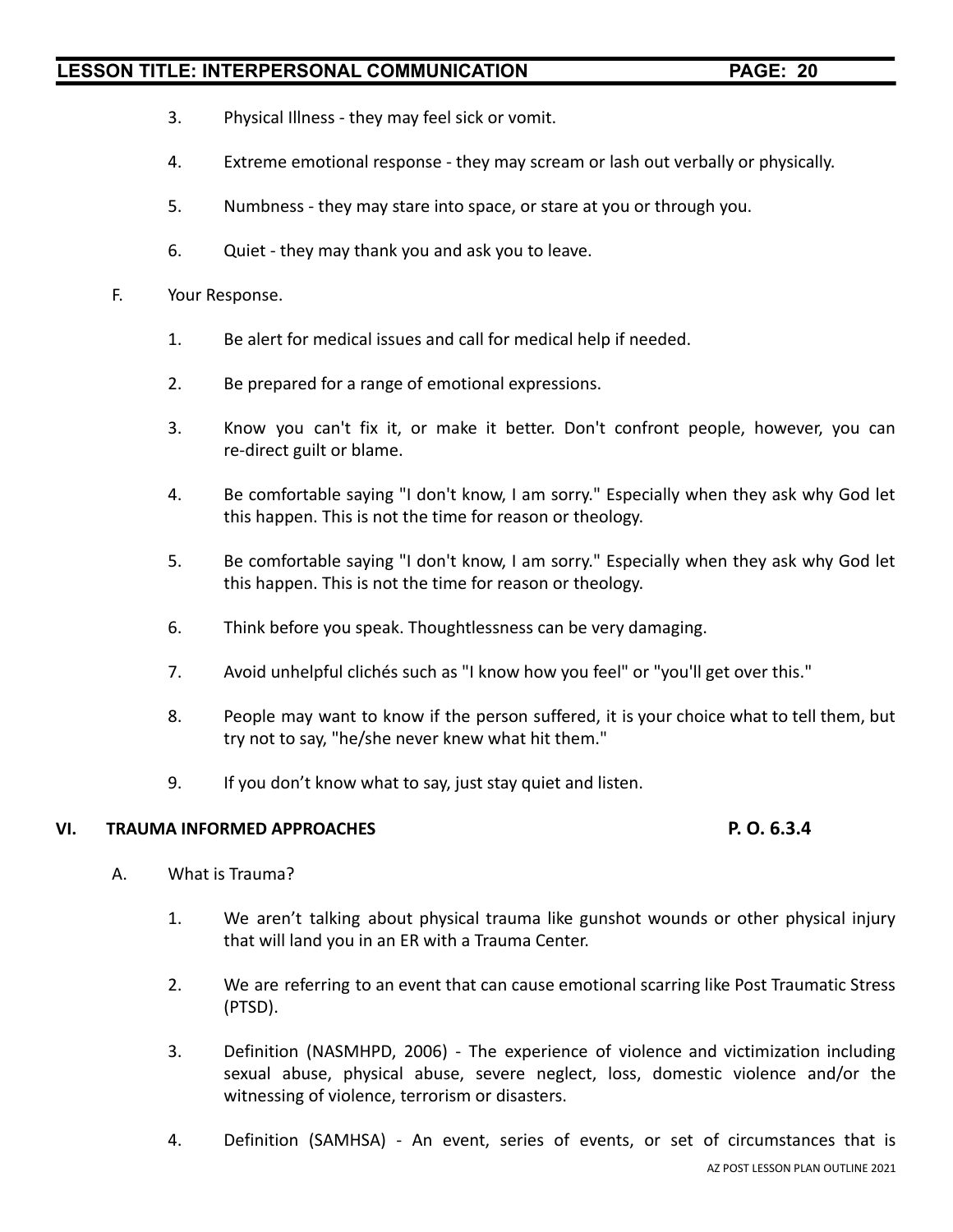experienced by an individual as physically or emotionally harmful or life threatening and that has lasting adverse effects on the individual's functioning and mental, physical, social, emotional, or spiritual well being.

- B. How would someone encounter Trauma? *INSTRUCTOR NOTE: Ask the class to throw out some events that could cause trauma. Write them on the board. When they are done, mention some they missed.*
	- 1. Sexual Abuse or Assault.
	- 2. Physical Abuse or Assault.
	- 3. Emotional Abuse or Psychological Maltreatment.
	- 4. Neglect.
	- 5. Serious Accident, Illness, or Medical Procedure.
	- 6. Victim or Witness to Domestic Violence or Community Violence.
	- 7. Victim or Witness to Extreme Personal or Interpersonal Violence.
	- 8. Historical Trauma.
	- 9. School Violence.
	- 10. Bullying.
	- 11. Natural or Manmade Disasters.
	- 12. Forced Displacement (refugees).
	- 13. War, Terrorism, Political Violence.
	- 14. Military Trauma.
	- 15. Traumatic Grief or Separation.
	- 16. System-Induced Trauma. (foster care, invasive medical care, etc.)
- C. Trauma rates are very high.
	- 1. Given all these ways that someone could experience a traumatic event, it is not surprising that approximately half the population report experiencing at least one traumatic event in their lifetime.
	- 2. Trauma is especially present in jail populations, among persons with mental illness, and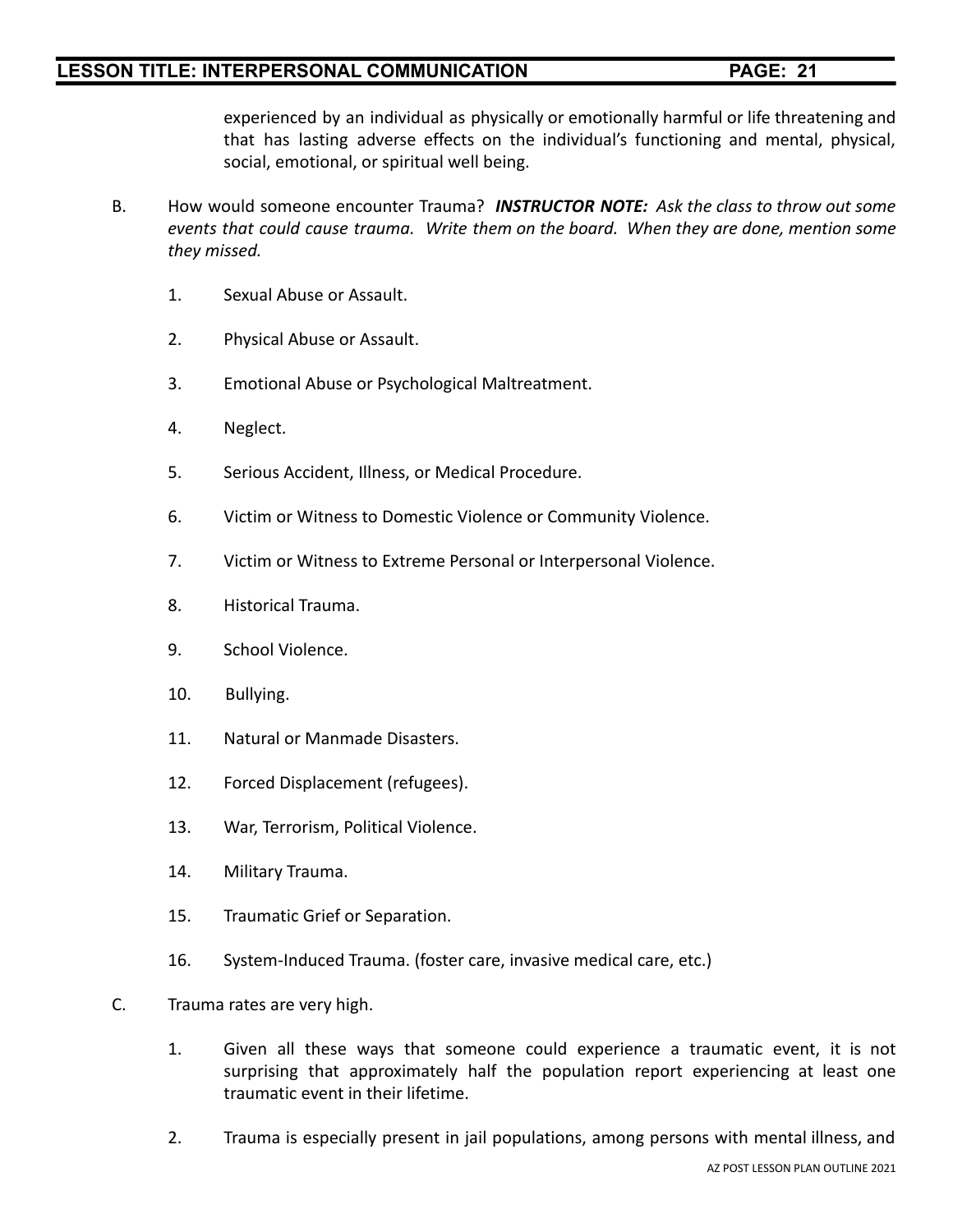among the homeless.

- 3. Given the prevalence of trauma, especially in the populations we more commonly encounter, it is arguably appropriate to assume that the person you are interacting with has experienced significant trauma.
- D. Characteristics of Traumatic Events.
	- 1. Threatening Involve threats to life or bodily integrity, or close personal encounter with violence and death.
	- 2. Terrifying Confront human beings with feelings of helplessness and terror.
	- 3. Overwhelming Disrupts a sense of control, connection and meaning and renders victims helpless by overwhelming force.
- E. How people experience Trauma is dependent on different factors and is individualized:

**P. O. 6.3.4A**

- 1. Trauma is an individualized response to an event, a series of events, or a set of circumstances.
	- a. May include actual or extreme threat of physical or psychological harm.
	- b. May include neglect.
- 2. Risk Factors.
	- a. Things that increase the likelihood of adverse effects:
		- i. Health issues.
		- ii. Illness can make a person more psychologically vulnerable.
		- iii. Resources required to fight the illness leaves few to cope with the event.
		- iv. Mental health issues.
		- v. Diminished mental capacity reduces coping ability.
		- vi. Diminished decision making leaves them vulnerable to victimization.
		- vii. Severity of the event.
		- viii. Some events are more horrific than others.
		- ix. Some events are very long in duration. (Puerto Rico)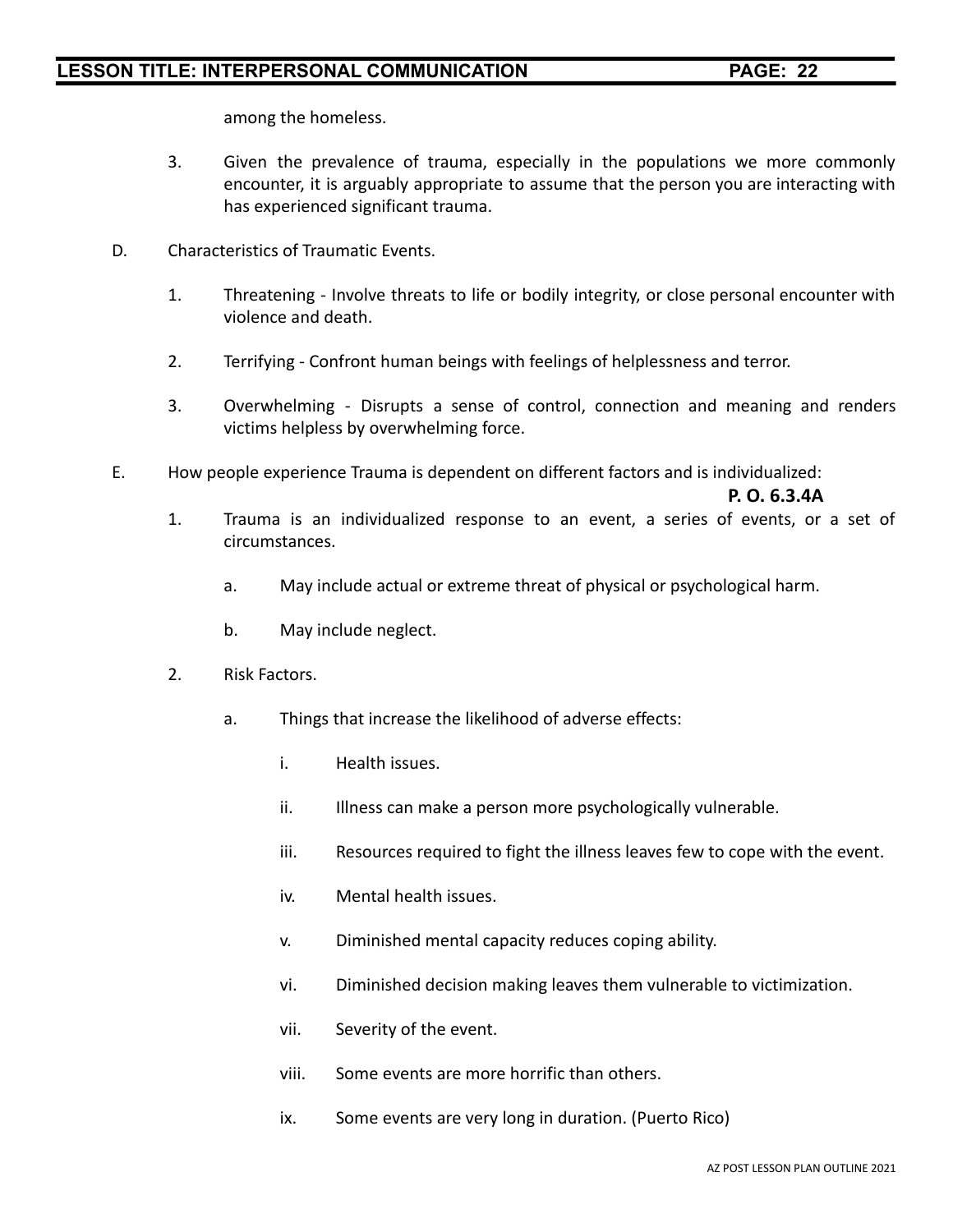- x. Proximity to the event.
- xi. Being physically or emotionally closer to the event increases how powerful the experience is.
- xii. Biology.
- xiii. Brain structure. (size of the amygdala)
- xiv. Ability to manage strong feelings and impulses.
- xv. Previous trauma.
- xvi. Trauma has a cumulative effect.
- xvii. Life experiences can diminish capacity to cope. (recent death in family, changes in employment or financial status)
- b. High risk populations certain socio/economic and environmental factors can make a person more vulnerable to experiencing adverse effects from trauma.
	- i. Veterans.
	- ii. Homeless.
	- iii. Severe Poverty.
	- iv. Gang or community violence.
	- v. LGBTQ.
	- vi. Community trauma.
		- a) War, Terrorist attack.
		- b) Mass shooting, natural disaster.
	- vii. Historical trauma Often involves powerful issues that can have lasting traumatic effects and be transmitted from generation to generation.
		- a) Native Americans.
		- b) People of Color generations of discrimination and racism.
		- c) Immigrants.
		- d) Holocaust Survivors.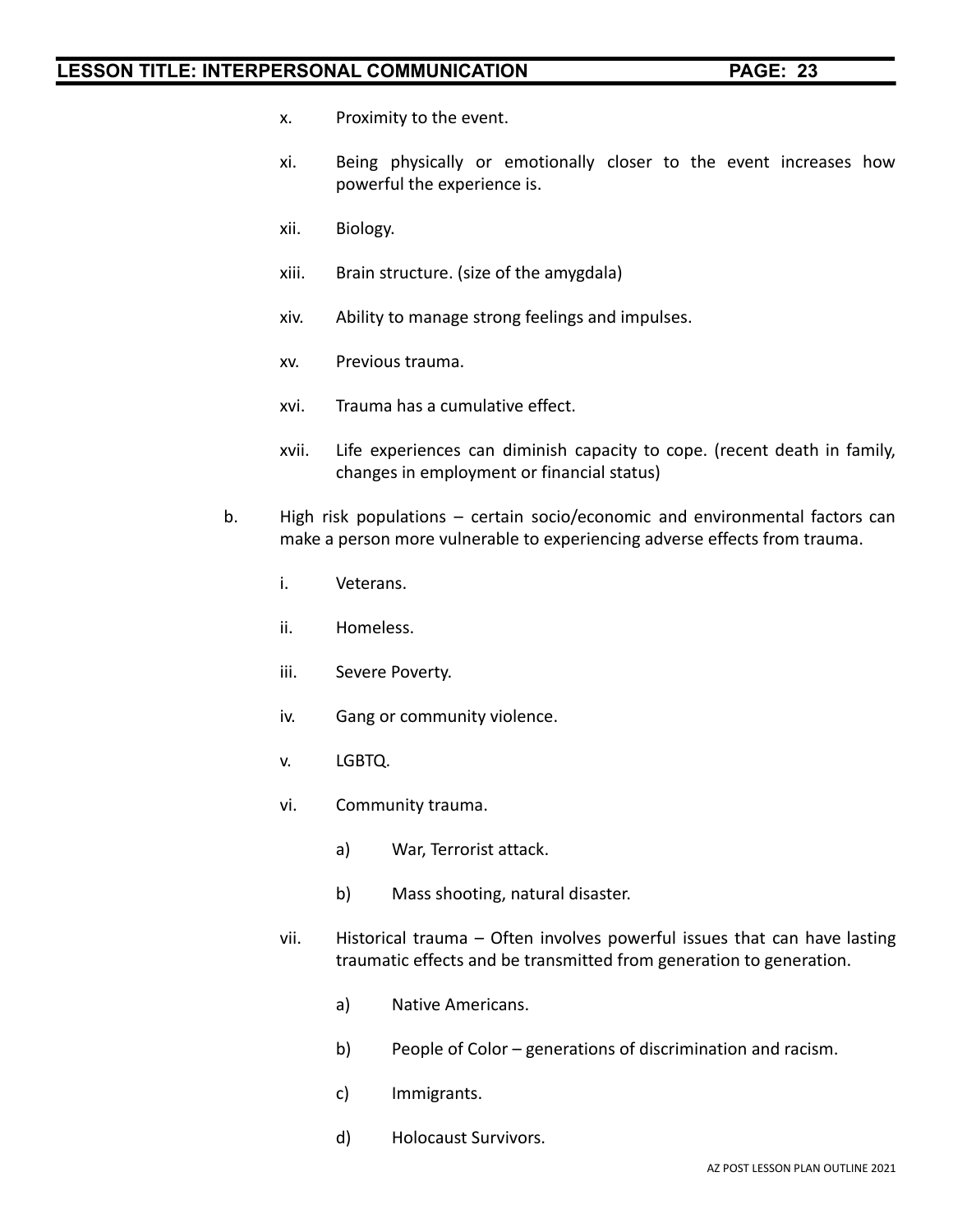- 3. Protective factors and Resilience factors.
	- a. Protective factors are unique to the circumstance/event.
	- b. Resiliency factors are unique to the person/experience.
		- i. The primary factor in resilience is having caring and supportive relationships within and outside the family. Relationships that create love and trust, provide role models, encouragement, and reassurance that bolster a person's resilience.
			- a) Family support system.
			- b) Strong friendships.
			- c) Community connection.
		- ii. Positive view of yourself and confidence in your abilities.
		- iii. Capacity to make and execute plans.
		- iv. Skills in communication and problem solving.
		- v. Employment.
		- vi. Biology.
		- vii. Meaningful activity.
		- viii. Strong cultural/religious beliefs.
	- c. Can limit the adverse effects of the event on the person.
	- d. You most likely have a lot of these resiliency factors. You should not therefore compare your ability to handle a situation with someone else who may lack some or all of these factors. Not everyone can "pull themselves up by their bootstraps", especially when they don't even have shoes.
- F. A person's risk or resiliency can be measured: *INSTRUCTOR NOTE: ACEScoreResilienceQ2.pdf*
	- 1. Someone with an ACEs score of 2 or more is at increased risk of:
		- a. Depression.
		- b. Suicide.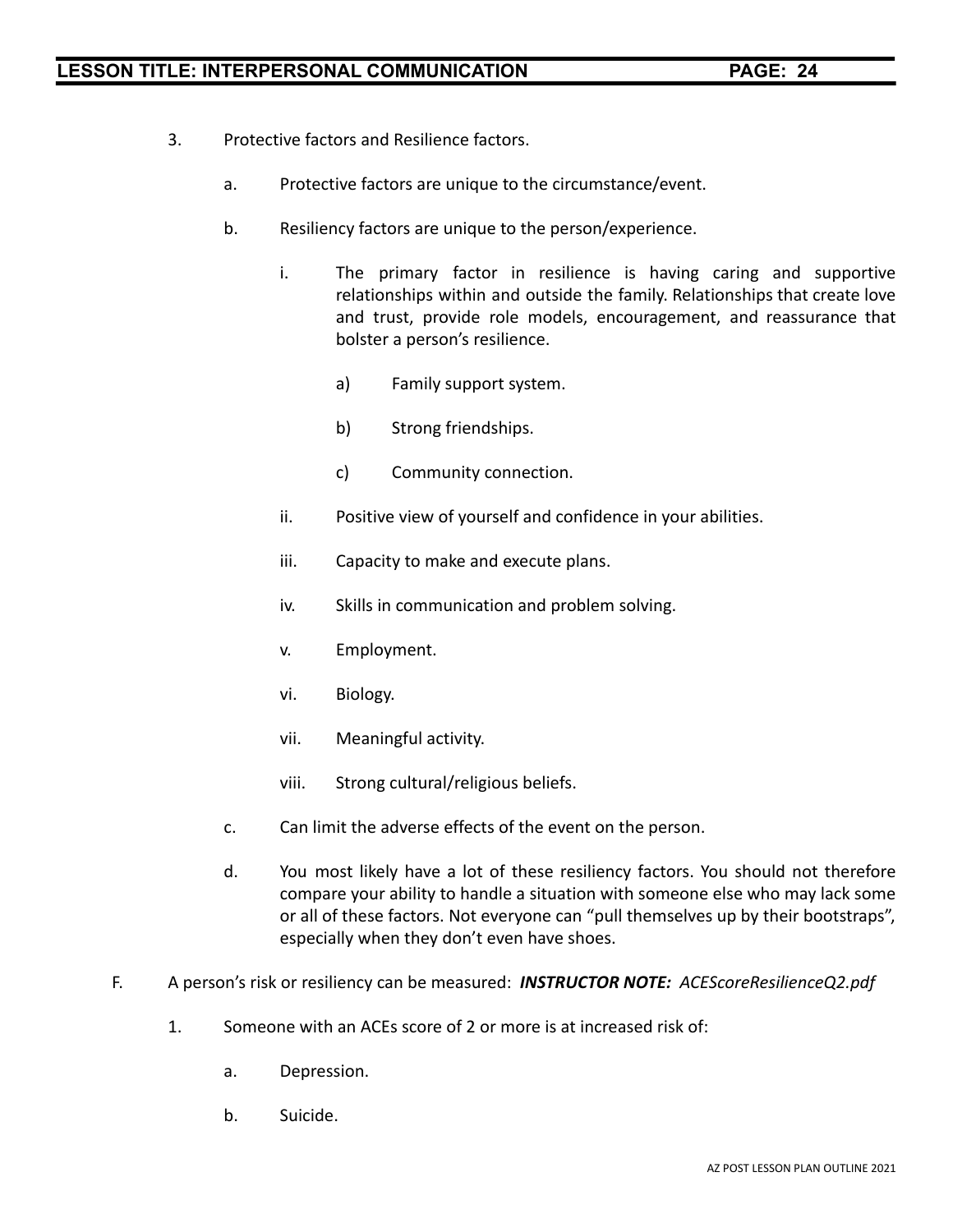- c. Hallucinations.
- d. Impaired memory.
- e. Smoking, alcoholism, addiction, eating disorder.
- f. Being a victim of DV or Rape.
- g. Teen pregnancy.
- h. Having impaired work performance.
- 2. Risk increases greatly at ACEs score of 4 or more.
	- a. Example: Male with ACEs score of 6 has a 4600% increase in likelihood of intravenous drug use. (opioid epidemic)
- G. The Effects of Trauma can manifest in surprising and long-lasting consequences.

### **P. O. 6.3.4B**

- 1. Experiences during the critical periods of early childhood organizes brain systems and changes brain development.
	- a. Children whose parents' abuse alcohol and other drugs are:
		- i. 3 times more likely to be abused.
		- ii. 4 times more likely to be neglected.
	- b. Children who experience abuse and neglect are:
		- i. 59% more likely to be arrested as a juvenile.
		- ii. 28% more likely to be arrested as an adult.
		- iii. 30% more likely to commit a violent crime.
- 2. Shapes a person's world view.
	- a. Self I am helpless. I am worthless and undeserving of love.
	- b. Beliefs The world is dangerous. It isn't fair. No one can protect me. Never feel safe. Powerless.
	- c. Relationships Impaired capacity to trust. Impaired ability to connect with others. Anger that can be uncontrollable.
- 3. Effects are diverse and pervasive. (They can affect everything!)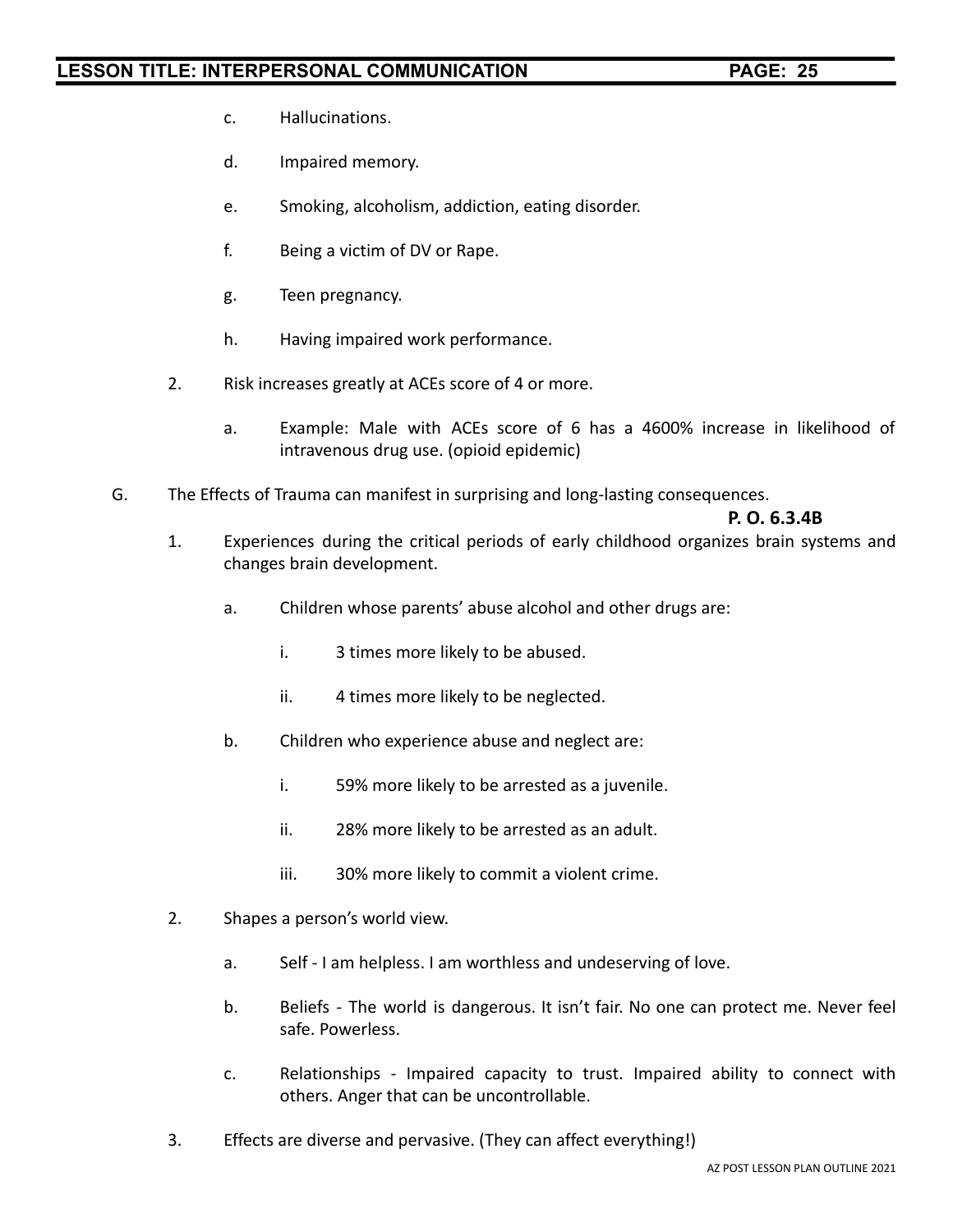- a. Affects ability to function well and be independent.
- b. May affect the ability to keep a job or care for children and family.
- c. Can affect biological, psychological, and social development.
- d. Can have profound effects on health.
	- i. Events could result in a TBI or other injury leading to long term physical impairment such as a loss of limb or mobility.
	- ii. PTS and chronic stress can change your brain and body chemistry.
		- a) Larger amygdala, smaller hippocampus and prefrontal cortex.
		- b) Changes in chemistry with more stress hormones. (Elevated levels of inflammatory markers in bloodstream)
		- c) Immune system is less effective leading to cancer, arthritis, asthma.
		- d) Social, emotional and cognitive impairment.
		- e) Heart disease, liver disease, stomach problems. Early death.
	- iii. Survivors often engage in risky behavior.
		- a) High risk of STDs.
		- b) High risk of drug use.
		- c) Risk of physical injury from these risks.
- H. Things to keep in mind when interacting with survivors of Trauma: **P. O. 6.3.4C**
	- 1. Trust issues are common.
	- 2. Individuals may rarely be truthful.
		- a. Tell lies to protect the suspect.
		- b. Tell lies to avoid abuse.
		- c. Confuse what the truth really is.
	- 3. People who live with abuse will figure out how to avoid getting hurt.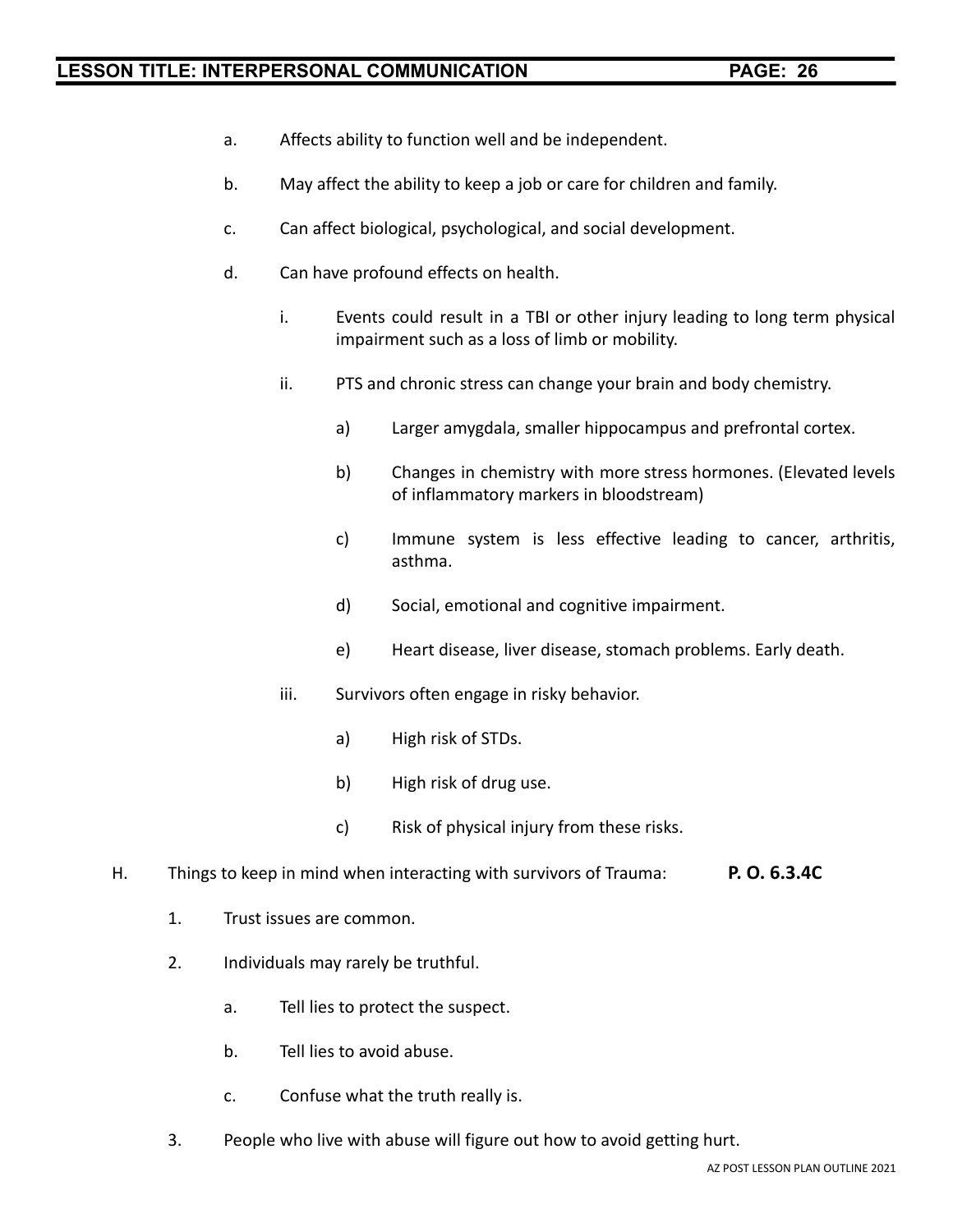- 4. Trouble expressing emotion.
- 5. Drugs help suppress feelings and memories.
- 6. Using violence can be a way of coping.
	- a. People who expect aggression may strike out first.
	- b. People may strike out instinctively without thought.
- I. Tips for successful interactions.
	- 1. Show respect.
		- a. People who have been marginalized are not used to respect and giving them some can change everything.
		- b. You are supporting their recovery by helping their self-esteem.
		- c. Huge factor in street and prison culture.
	- 2. Give information.
		- a. Information is reassuring and calming.
		- b. #1 question from a prisoner is "what is going to happen?"
	- 3. Safety is important.
		- a. Paranoia and suspiciousness are symptoms of trauma.
		- b. If you can help them feel safe it will calm their behavior.
	- 4. Choice is important.
		- a. Shows respect and helps people feel powerful.
		- b. Even something as dumb as which radio station they listen to on the drive to jail is a big show of respect.
	- 5. Survivors often like a lot of personal space.
		- a. You can ask about it or ask before you approach "can I sit here?"
	- 6. Communicating what you are doing is respectful.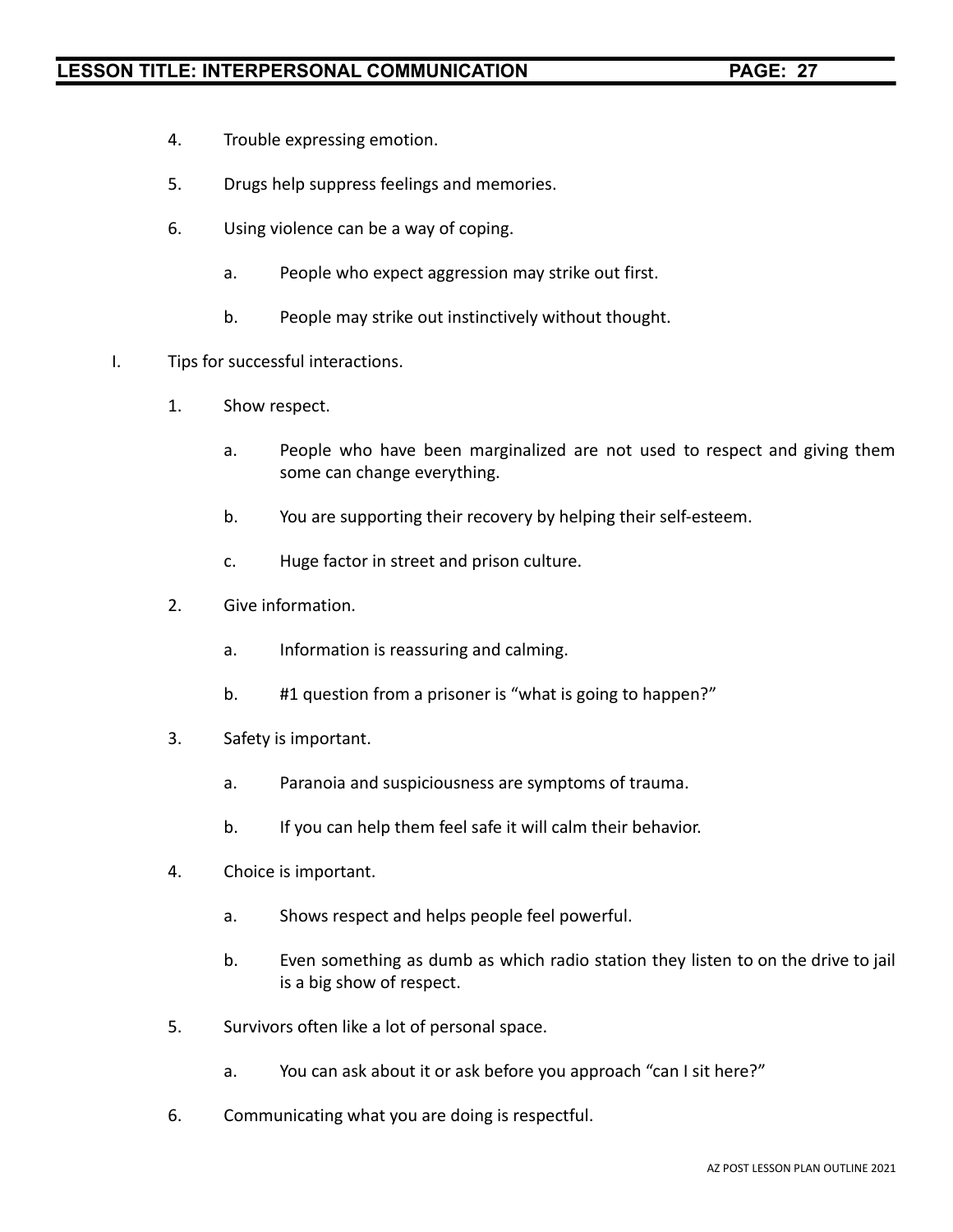- a. Now I am going to lock these handcuffs.
- b. I'm just going to get a form and then I will return your signature.
- 7. Building trust is huge DO NOT LIE.
- 8. Collaboration is key to enhancing personal responsibility.
- 9. Respond vs react.
	- a. Their behavior may be annoying, rude, or unsafe.
	- b. Don't take it personally and think about what they are going through before you address it.

### **VII. INTERACTIONS WITH CHILDREN AND YOUNG ADULTS P. O. 6.3.5**

- A. Things to keep in mind:
	- 1. Their brains are still developing and they will behave differently than adults.
	- 2. Younger children are literal in their speech.
	- 3. Young adults may be impulsive, behave inappropriately, or lack a filter. The part of the brain that controls impulse or provides a filter is the last to develop.
	- 4. Trauma can have significant impacts on children.
		- a. Children that have witnessed a lot of trauma may seem "careless".
		- b. They may display complicated feelings for their parents or cling to their caregiver.
		- c. They may not have a fear of strangers, which a typical child would normally have.
		- d. They may feel that they are responsible for the bad thing that happened.
		- e. They may experience anxiety, terror, shock, withdrawal, helplessness, sleep disorders, aggression, and/or other symptoms of PTSD.
		- f. They may worry about the safety of loved ones.
	- 5. No matter the chaos of the situation: most children love their parents and most parents love their children. Any statements to the contrary are typically made out of anger and frustration and are a sign of crisis rather than true statements.
		- a. In these situations, take this as an indication of a crisis.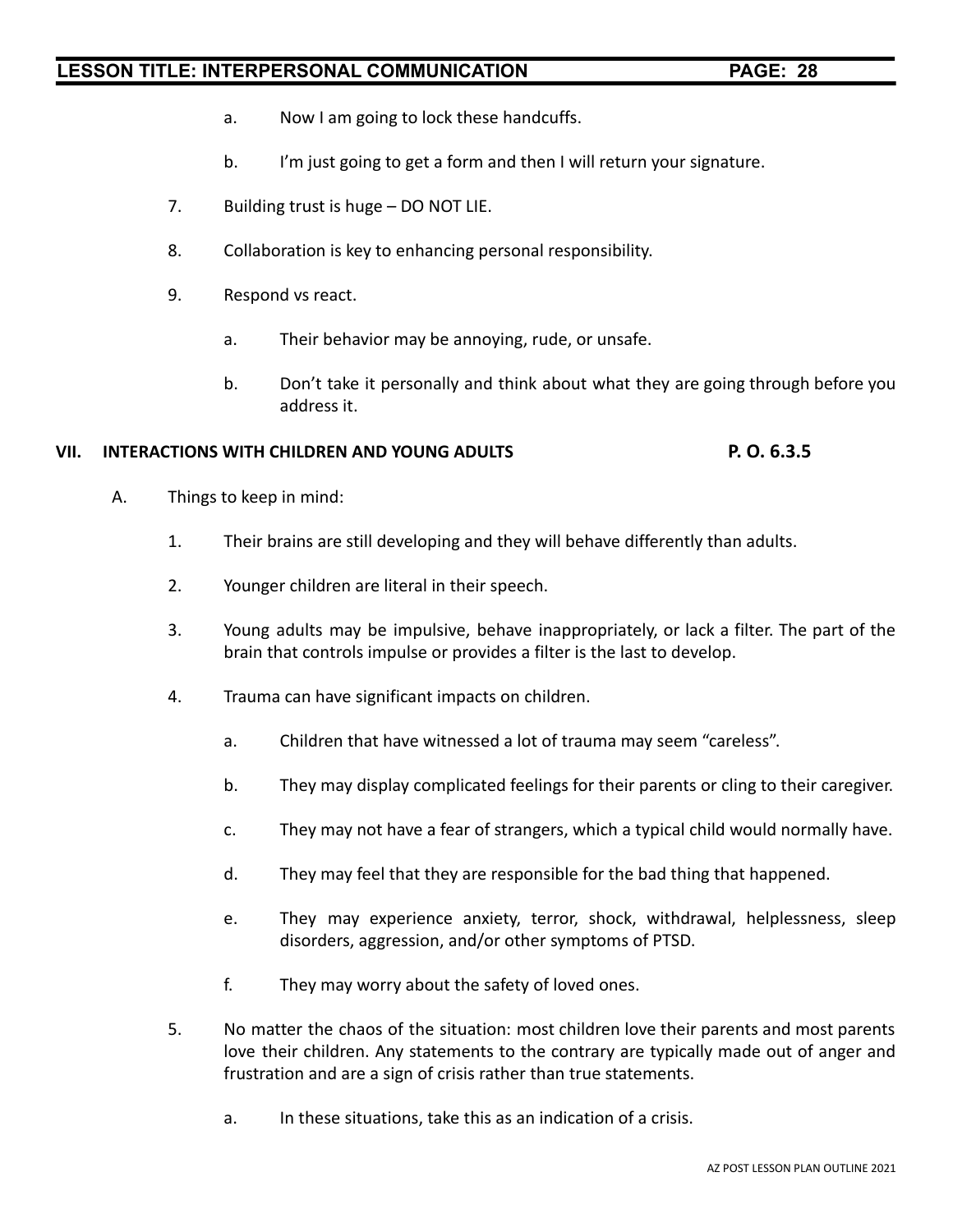- b. Separate the individuals involved.
- c. Utilize your active listening skills until the party's calm down.
- d. Request help from a partner organization (like a crisis team) if needed.
- B. Communicating with Youth.
	- 1. As with any individual, if possible, be at eye level, which may mean sitting or kneeling.
	- 2. Introduce yourself and explain in simple terms why you are there. Examples:
		- a. "Someone called because they are worried about you and your family."
		- b. "Mom called because she needed help with dad."
		- c. "Mom was out of control and we needed to make her stop. She is sitting in our car now."
	- 3. Acknowledge if something upsetting happened and stress that it is not the child's fault.
	- 4. Re-assure them that you will make sure they have a safe place to stay until everything gets worked out.
	- 5. The child should be given an age appropriate explanation of what is happening.
	- 6. Try to answer questions they may have about the process. If they are older, you may be able to give them more details about court processes and other relevant information.
	- 7. Reassure them that they have done nothing wrong and that their parents will be safe.
	- 8. Do not speak poorly of their parents. The child is part of their parents, and to talk badly about them is to make the child feel bad about themselves.
	- 9. Express concern for the child.
- C. On scene Procedures.
	- 1. Make sure to check children for injuries.
	- 2. Interview parents away from children.
		- a. Separating children and parents in different rooms can have a calming effect if they are fighting.
	- 3. If the child has witnessed an extremely violent situation, they should be interviewed by a certified forensic interviewer.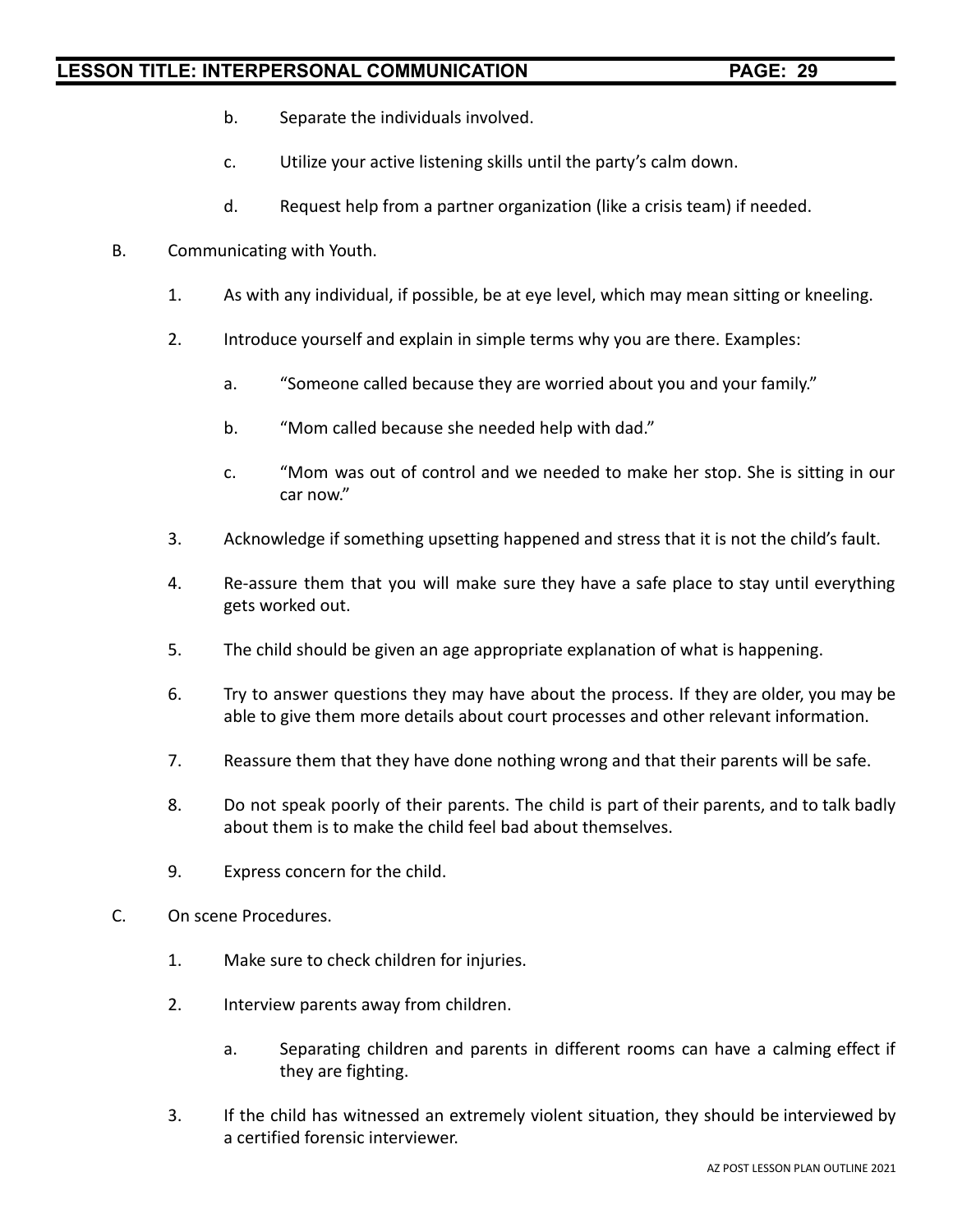- a. This ensures their statements will be acceptable in court.
- 4. In cases where an English translator is needed:
	- a. Use extreme caution when asking children to translate, and never use them to translate during the investigative stage. It exposes them to information that may not be age appropriate and they may be confused and mis-understand what is being said.
	- b. Also, parents should never be used to translating for their children. They are not impartial and can misrepresent facts.
	- c. A department approved translator, another officer, or a language line should be used to provide translation.
- D. Arresting a Parent.
	- 1. This can be very traumatic for children.
		- a. They may feel shock, immense fear, anxiety, or anger towards the arresting officers or law enforcement in general.
		- b. They may feel that they themselves did something wrong or are being punished.
		- c. Incarceration of a primary caregiver (often the mother) can have the most severe and long-lasting consequences.
		- d. Often, these events have a negative impact on a child's immediate and long term emotional, social, and physical health.
		- e. This can also lead to later problems with authority figures and police.
		- f. Time taken to treat a child with compassion and thoughtfulness is time well spent.
	- 2. Minimize the child's exposure to the arrest.
		- a. Avoid making the arrest or handcuffing the parent in front of the child. Arrests become routine for officers, but to children they are very traumatic.
		- b. If the arrest is pre-planned, try to determine if children live in the home and plan the event for when they will not be present.
		- c. You may want to consult your supervisor for permission to cite in lieu of detention or to submit charges to prevent separating the parent and child.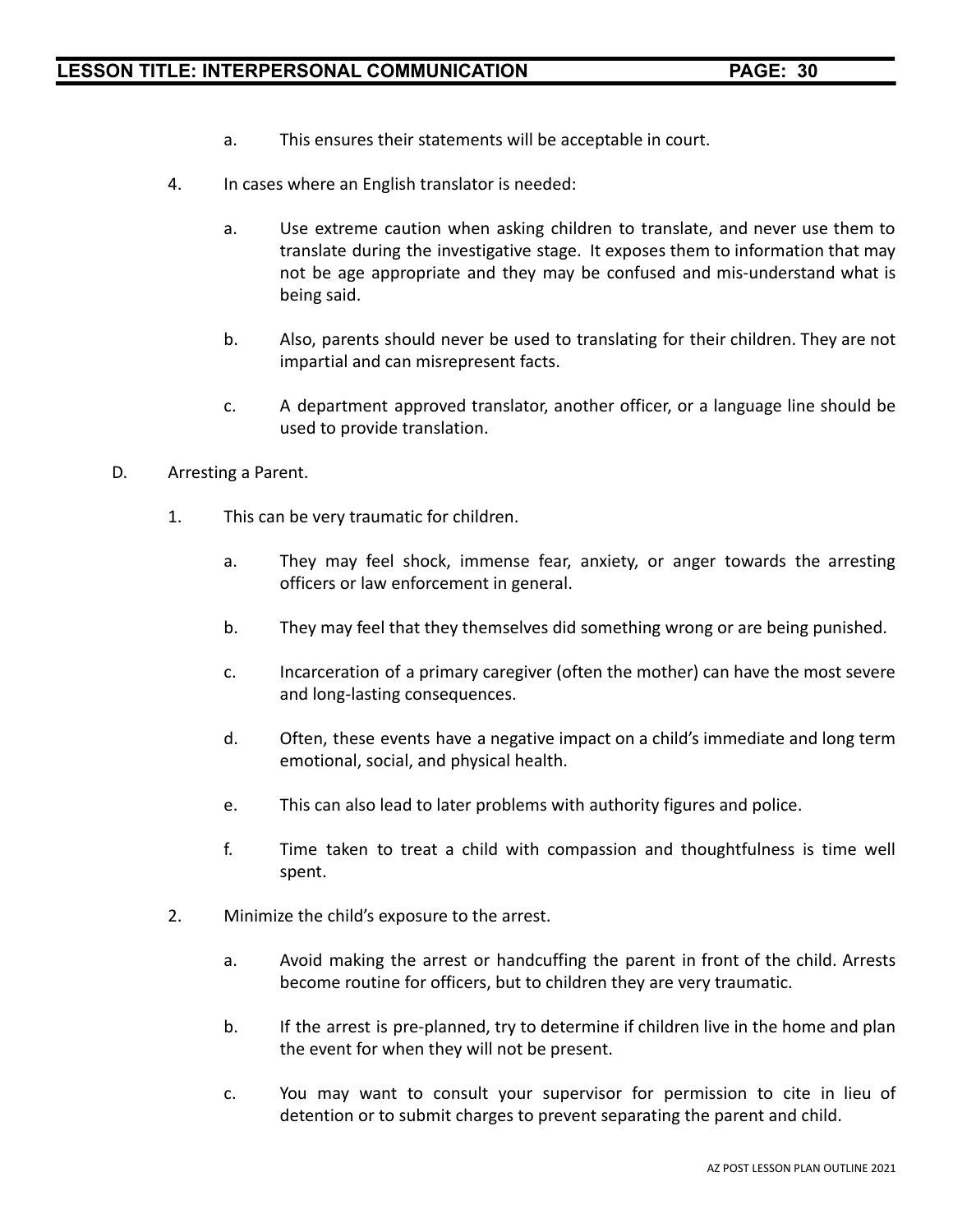- d. If possible, allow the parent to comfort and explain things to their child and let them know who will be taking care of them.
- i. If the parent is too upset or is unwilling, consider requesting a victim advocate or social worker from a partner organization to assist.
- e. Allowing the parent to stay with the child until another caregiver is present is additionally comforting.
- f. Teenagers are vulnerable to being left alone. It is important to ensure placement of all children with a responsible adult and not left to fend for themselves.
- 3. If there is no custodial parent to care for the child:
	- a. Try to locate a parent and ask them who they want to care for the child.
	- b. It is better if the child can be placed with another parent, close relative, or family friend rather than DCS. Familiar, trusted surroundings can provide stability and help children to cope with the stress of being separated from their parents.
	- c. Gather up any medications, school books, a change of clothes, and items of comfort for the child to take with them. If possible, ask the parent to identify items or have the child select them.
	- d. Document the name and contact information of the parents and the people taking custody.
	- e. Contact the Department of Children's Safety (DCS) if there is no other possible caregiver or to report abuse/neglect. *INSTRUCTOR NOTE: The Law Enforcement only direct line is : 1-877=238-4501.*
- 4. If there are no children present:
	- a. Consider asking individuals you arrest if they are a parent or caregiver.
	- b. Look for indications that they may be a parent such as a car seat or toys.
	- c. If they are a caregiver, follow the procedures just outlined to ensure there is someone to care for the child.
	- d. If the child is at school, contact the principal or similar adult to consult who is available to pick up the child and provide temporary care. Often schools have the names and phone numbers of designated caregivers on file.

#### **VII. INTERACTIONS WITH COMMUNITY MEMBERS WHO SPEAK A DIFFERENT LANGUAGE**

**P. O. 6.3.6**

A. Introduction.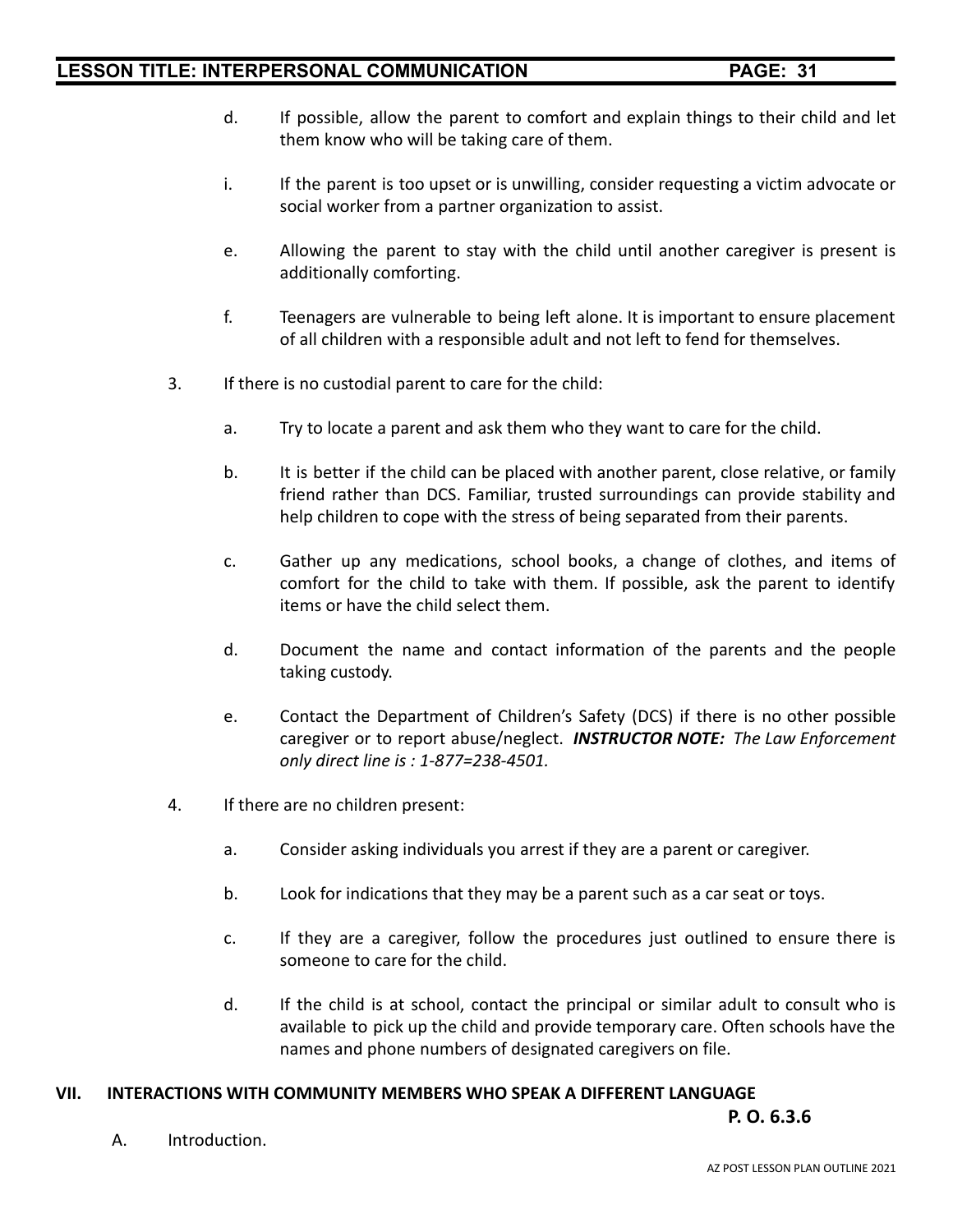- 1. As an officer, in tense, uncertain situations, you will issue orders you expect to be followed immediately. When those orders are not followed, it can be cause for concern and generally makes us very nervous.
- 2. However, there are several benign and legitimate reasons that someone may not follow our instructions immediately. While we need to be cautious, we also need to keep an open mind and remember that a person may not understand us or may not be in a position to comply.
- 3. When a person does not do what you tell them, consider that they may not speak your language, cannot hear you, or that some other legitimate concern is preventing them from complying.
- 4. This will be harder to do the more stressful the situation and it takes practice to remain calm and not rush to judgment.
- B. Communicating with a community member who speaks a different language.
	- 1. The most respectful thing you can do is to make your interactions as smooth and understandable as possible.
	- 2. Try using pictures to communicate. **P. O. 6.3.6A**
		- a. If they speak very little or no English, this may be the best way to communicate at first.
		- b. You will need to identify what language they speak, a card with multiple written languages on it will allow them to point to the one they speak.
			- i. You can also use an app on your phone to help.
		- c. It's ok to talk while you do this, it is considered more respectful than remaining mute.
	- 3. Slow down your speech. **P. O. 6.3.6B**
		- a. If a person speaks some English, it can still be difficult to understand you if you talk fast.
		- b. Be careful not to talk louder or sound condescending which we tend to do when we slow our speech.
		- c. Use full sentences that are short and concise.
		- d. Enunciate clearly, pronounce your words fully, avoid slang, avoid idioms and other complex phrases, and avoid jokes as they do not translate well.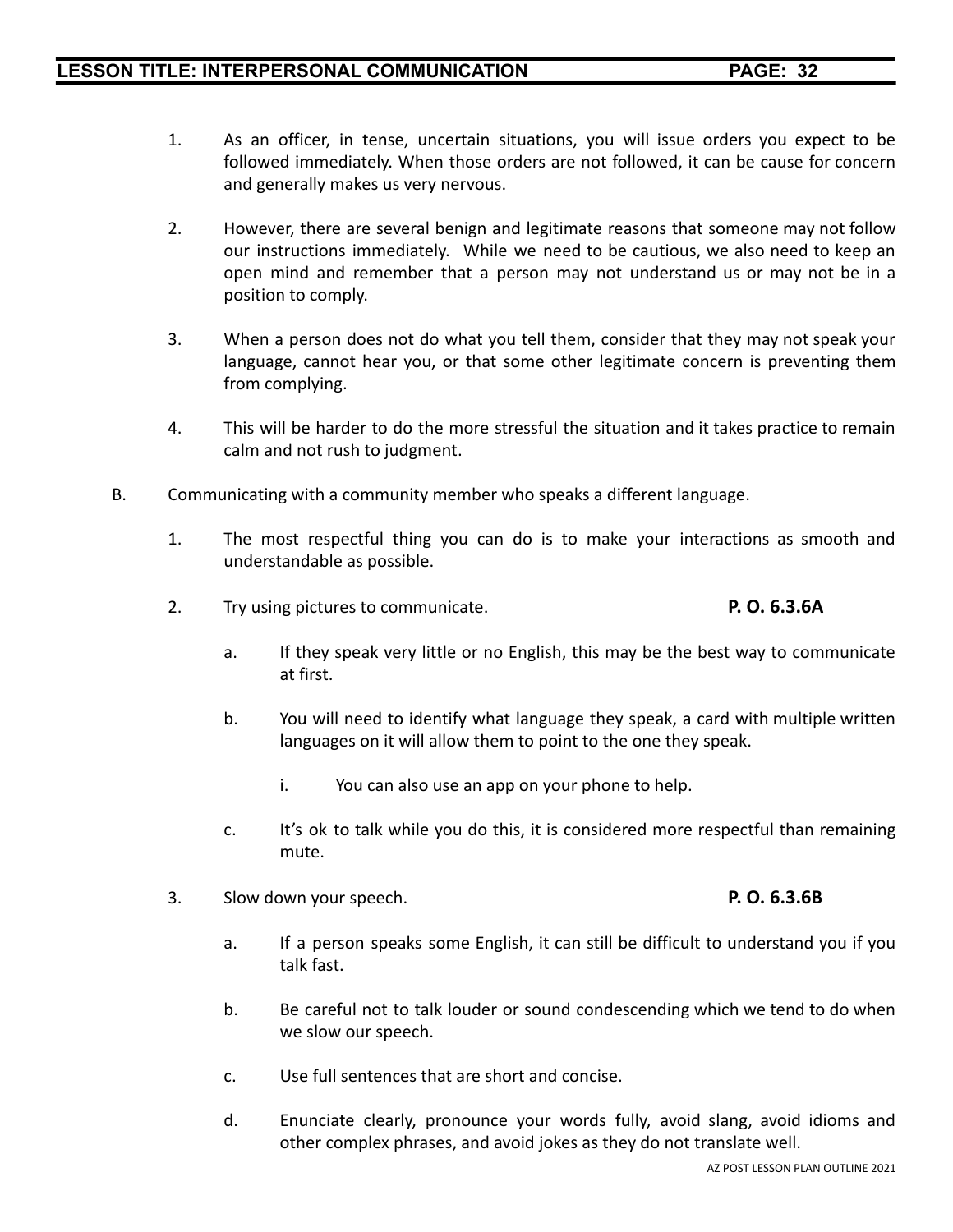- e. Try to use words that sound similar in any language like "ok" and "no".
- 4. Use your body language and tone. **P. O. 6.3.6C**
	- a. Intonation signifies a question in English and many other languages like Spanish.
	- b. Use your tone to help convey your meaning so that, even if the person doesn't understand all the words, the context can help convey your meaning.
	- c. Your facial expressions, your stance, and hand signals can also help give context to your speech.
	- d. Make eye contact just as you would in any conversation.
- 5. Be culturally aware. **P. O. 6.3.6D**

- a. Knowing about a person's culture, values, preferences and differences can help you understand context and will aid in your communication.
- b. Taking their point of view into consideration is respectful.
- c. Try to learn their name and pronounce it correctly, it will help you make a stronger connection.
- 6. Learn some polite expressions and key phrases.
	- a. Try learning to say hello or good morning in your community's native language. By doing so you are showing true interest in them and their culture and it goes a long way to breaking the ice and building trust. You can learn from a fellow officer, a trusted community member, or by calling the language line if you can't find anyone else.
- 7. Request a translator.
	- a. Request another officer that speaks the individual's native language to respond. This is the most ideal.
	- b. When an officer is not available, use the language line as these are official translators that will communicate the exact meaning of what is being said.
	- c. You may also use a trusted family member or member of the community. Avoid using children, even young adults, as this can be very traumatic for them.
- 8. Consider learning a second language.
	- a. You may not become fluent, but any additional understanding can be helpful.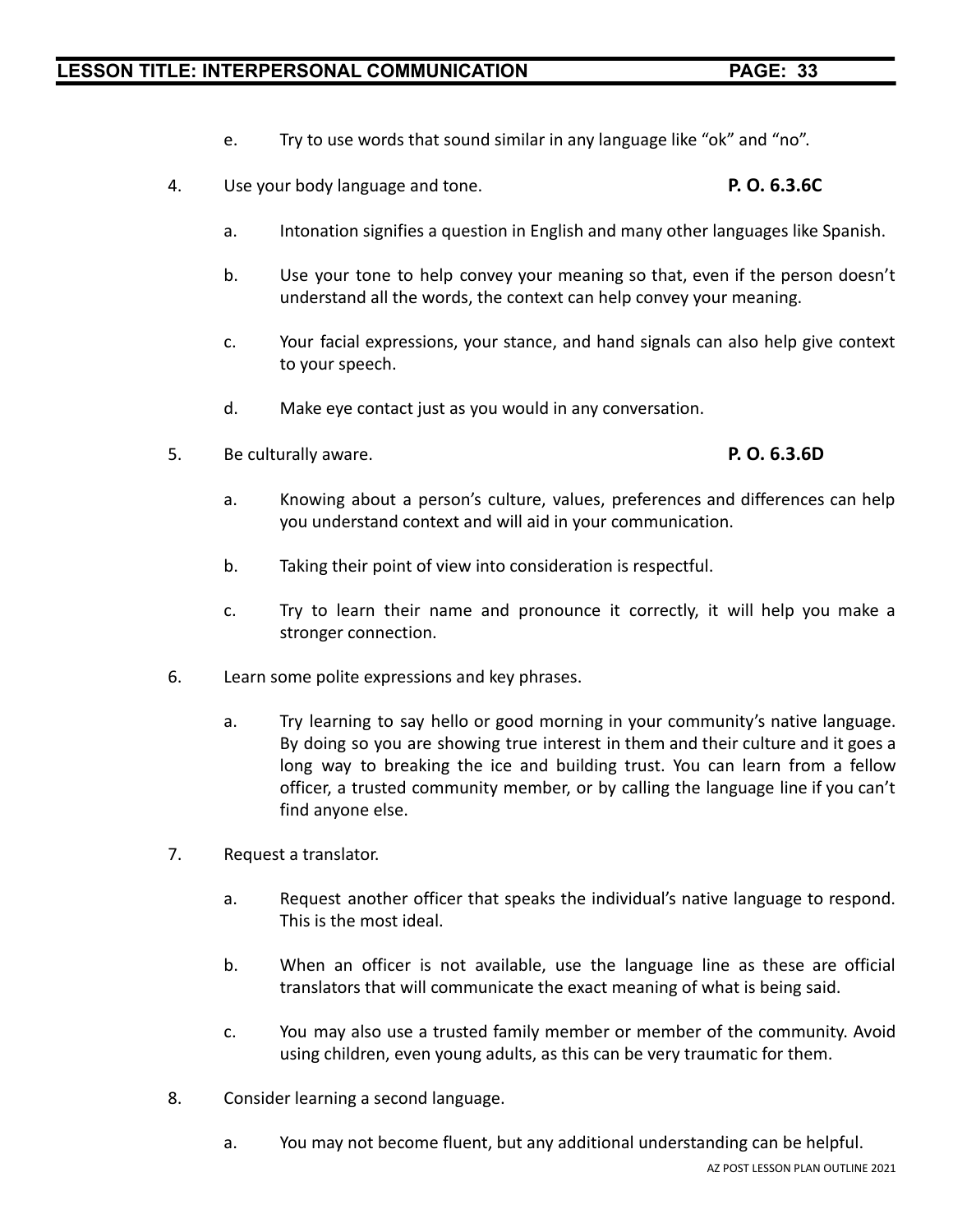b. In learning another language, you learn about culture which can be very useful in helping you communicate.

### **IX. INTERACTIONS WITH COMMUNITY MEMBERS WHO ARE VISUALLY IMPAIRED**

#### **P. O. 6.3.7**

- A. Differences to keep in mind:
	- 1. Community members with visual impairment may use a white cane, or a guide dog, or they may not. Some do not want to look vulnerable or identify themselves because they think it makes them an easy target. The presence of the cane or a dog are indicators that the person may be visually impaired but may not always be used. In addition, some individuals with visual impairment can see some shapes or colors and may not be completely blind. The only way to know is to ask them.
	- 2. Some individuals with visual impairment can see some shapes and colors and may not be completely blind. The only way to know is to ask them.
		- a. They may appear to make eye contact with you. They may be just looking toward the sound of your voice or they may see some part of you.
		- b. Some people can only see out of their periphery so they will turn their head in order to see you.
		- c. Some eyes may appear abnormal or may contain a natural nystagmus and individuals may not cover them with glasses.
	- 3. People with visual impairment are not super-sensory. While they rely on their other senses more, they do not have a sixth sense. Some have developed the ability to use sound to echolocate, meaning they listen to the way sound bounces off objects. They may snap their fingers, click their tongue, tap, or make any other noise to listen to the sound. *INSTRUCTOR NOTE: Optional videos on etiquette for interacting with persons who are visually implaired.*

<https://youtube.com/playlist?list=PLLTQ1G0Iq8b1XRqTvL3Ps4hro4RCAYHEh>

- 4. Overcompensating kindness is just as insulting as judgment. Many individuals with visual impairment are very capable. If you lead them to a location when they just asked for directions, it can be patronizing. Instead, ask if they would like help rather than assuming they need it. If they say no, accept that they will be ok.
- 5. Persons with visual impairment may report more anxiety than people in the general population. It can be challenging to avoid stressors in daily life. This does not affect their quality of life, but it is a real indication of their true experience.
- B. Communicating with a person who is visually impaired.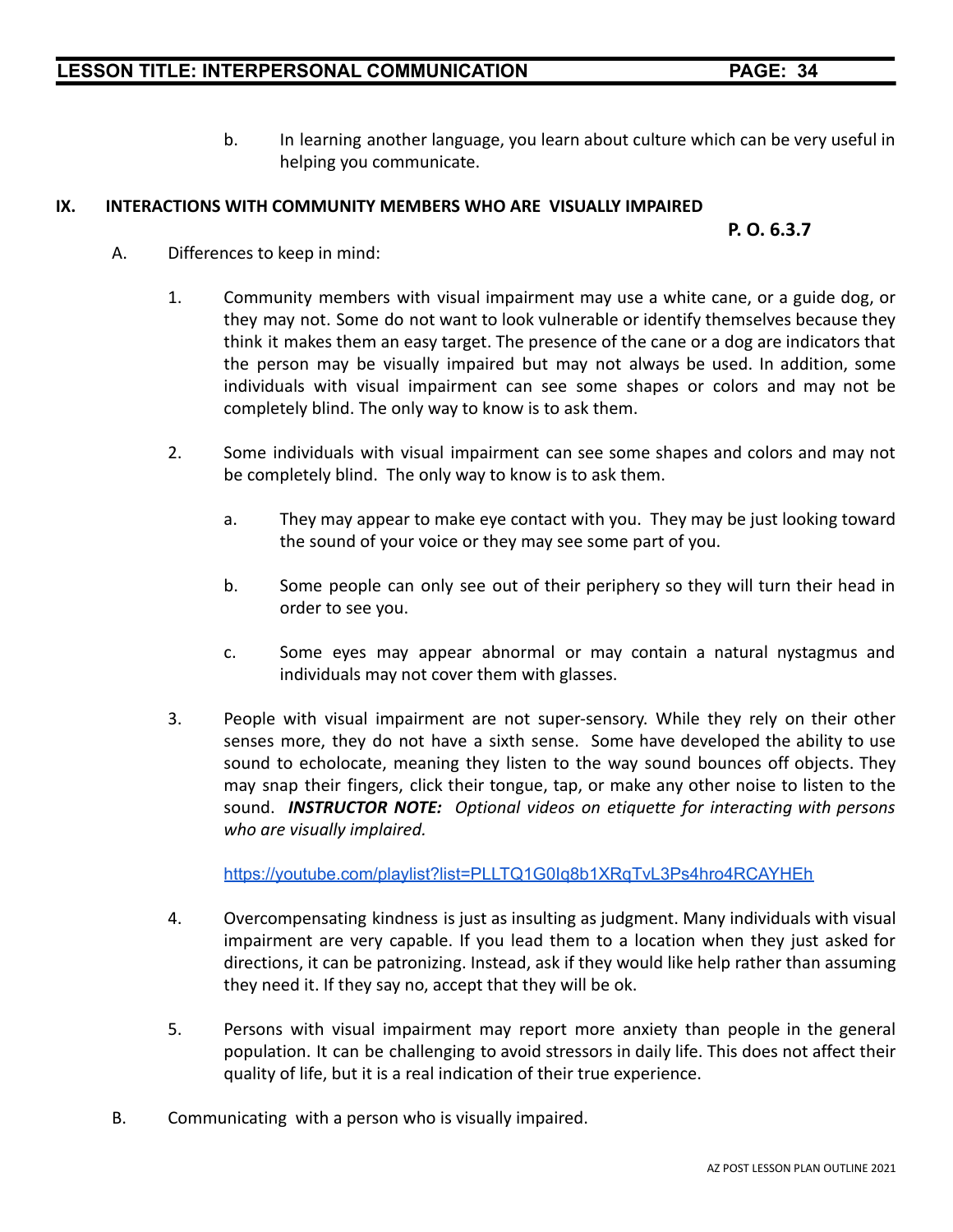1. Identify yourself as a police officer and ask if the person is visually impaired.

#### **P. O. 6.3.7B**

2. The person may not be able to see your uniform and may wish to verify you are not impersonating an officer. If it is safe, allowing the person to touch your badge can help them identify who you are. If you have time, you may also want to ask the person how they would like to verify your identity. 2 other possible options are:

#### **P. O. 6.3.7C**

- a. Use your radio to ask the dispatcher to verify your identity and let the person listen.
- b. Allow the person to call your non-emergency number and confirm your identity themselves.
- 3. Talk directly to the person in a normal manner. Don't avoid words like "viewpoint," "see," or "witness." It can create an awkwardness that doesn't need to be there as these words are not offensive. Instead, talk normally and just let them be a part of your experience as they let you be a part of theirs. **P. O. 6.3.7A**
- 4. Curious inquiries are not offensive. Asking questions can give you great insight and shows you are open minded and willing to learn.
- 5. Sometimes auditory "clutter" can be a distraction as well as "visual clutter". So, if you are trying to question someone at the scene of a crime… sounds or bright / flashing lights may be a stressor to some. A verbal explanation of the environment may be enough to calm a person. Otherwise, a quieter or controlled environment may be needed for effective communication.
- 6. Self-esteem, self-belief, and self-image are partially formed through social interactions. The more capable you believe a person is, the more they will shine. This is true of all people, not just people with disabilities. As an officer, you are a very influential member of the community and your support matters more than most. Your investment in building people up can be very rewarding. It won't fix all problems, but you will be a positive force in their life .

#### **X. INTERACTIONS WITH COMMUNITY MEMBERS WHO ARE HARD OF HEARING. P. O. 6.3.8**

- A. Deaf culture and differences to keep in mind:
	- 1. Not all deaf people are the same and there are different subcultures.

### **P. O. 6.3.8**

- a. Some individuals with hearing impairment identify as medically deaf. They will use a lowercase "d" when they write "deaf" to signify that identity. They are diagnosed as hard of hearing but do not identify as being culturally Deaf.
- b. Those that identify as culturally Deaf, will use the capital D. They may use sign language or actively participate in the Deaf community.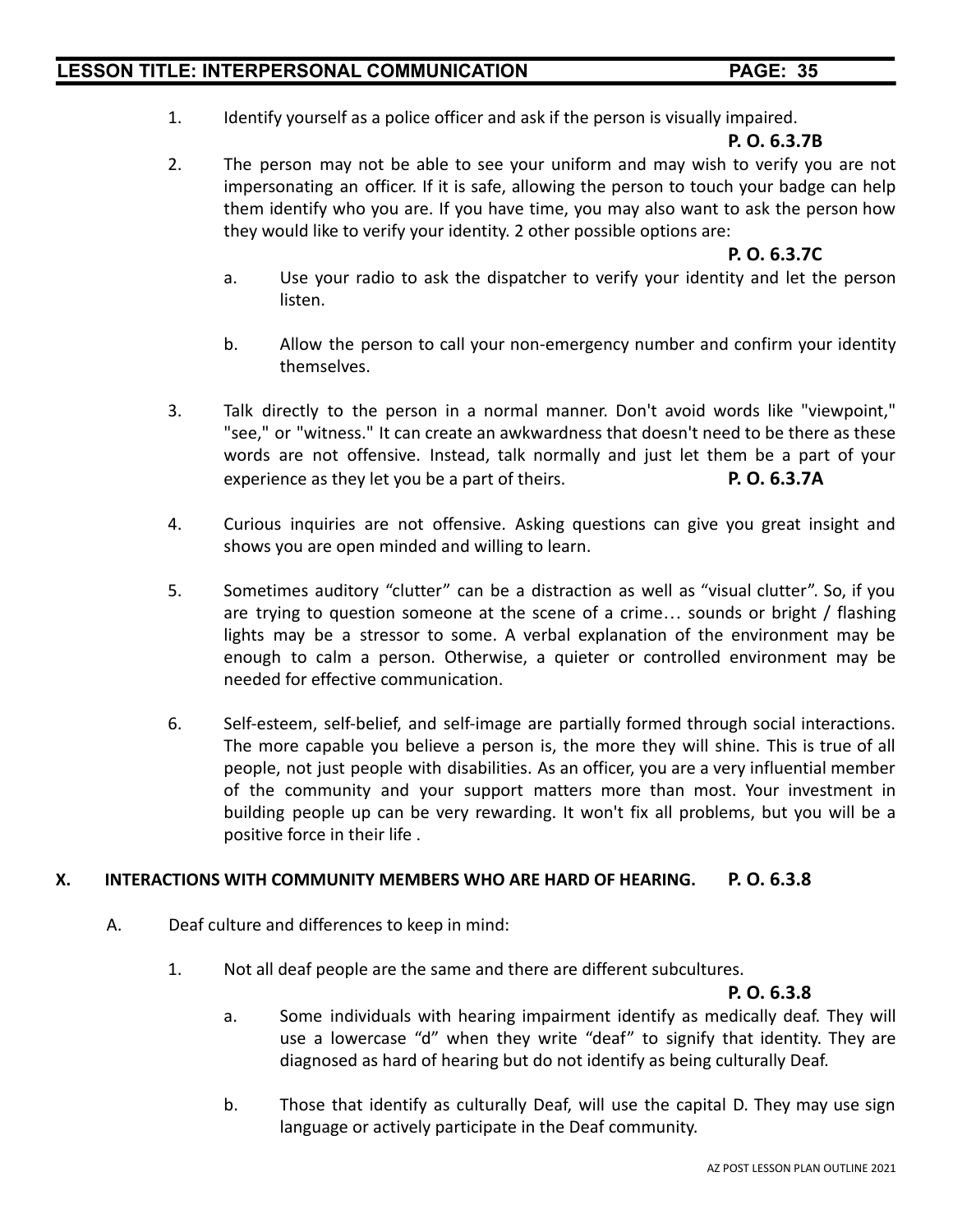- c. Hearing loss is a spectrum and there are many different types of hearing loss. Many people can hear some sounds, they just can't hear them clearly.
- d. People in the deaf community have different opinions on whether to learn or not learn sign language, if cochlear implants are good or bad, and a range of other topics. Just like in all cultures, people are individuals.
- e. Take away:
	- i. Don't make assumptions. Ask questions to better understand each individual person.
	- ii. Ask about the person's preferred method of communication.
- 2. Community is very important. Being with other individuals who are also hard of hearing is comforting and empowering. **P. O. 6.3.8B**
	- a. Deaf culture is collectivists; they see themselves as part of a close-knit and interconnected group. Hearing culture is more individualist and emphasizes privacy.
	- b. Information sharing is important in this type of culture and they are comfortable talking about personal topics.
	- c. Being direct is also a characteristic. While hearing people may consider this directness rude, deaf people are often confused by the roundabout way of hearing people talk. They did not grow up listening to people interact and they cannot hear tone of voice. Thus indirect messages are often confusing.
	- d. Communication with someone who is hearing can be challenging and can cause stress or anxiety.
	- e. Take away:
		- i. Be direct and clear in your communication. Don't confuse things by trying to soften bad news with a lot of words.
		- ii. Including other members of the deaf community is more important than ever to reduce stress and should be considered when safe to do so.
- 3. People who are deaf interpret the world through sight. **P. O. 6.3.8C**
	- a. Facial expressions, body language, and other visual cues are very important.
	- b. Take away:
		- i. Make an effort to interact in a well-lit area.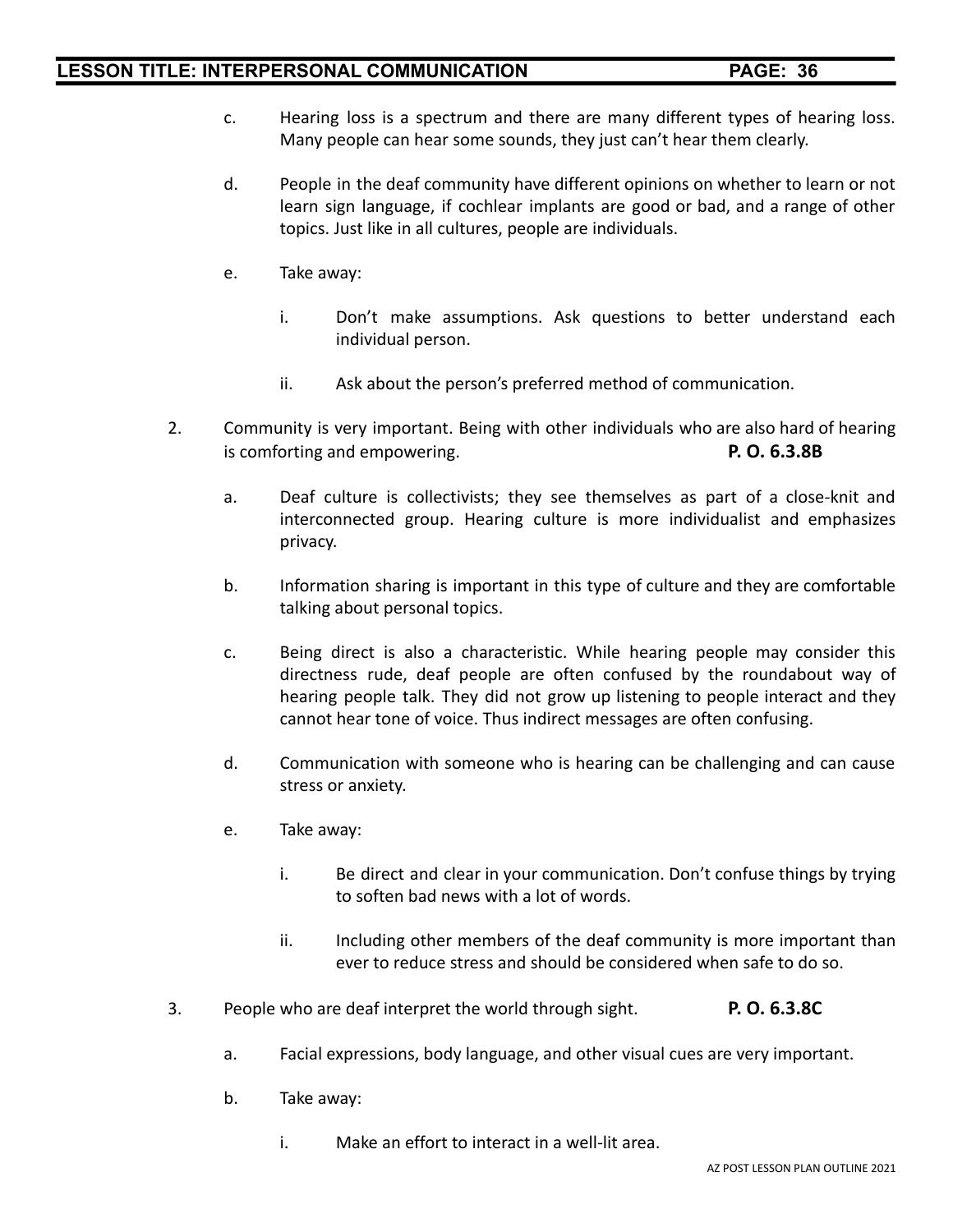- ii. Make eye contact and don't turn your back when communicating.
- iii. Be aware of your facial expressions and body language.
- 4. Sign language:
	- a. Facial expressions are just as important in sign language as using the hands. Expressions and body language make up for the lack of tone of voice. When deaf people sign, they look at each other's faces.
	- b. Sign language is not universal, each country has its own language. American Sign Language is used in the United States while British Sign Language is used in the United Kingdom.
	- c. Not all people who are Hard of Hearing know sign language.
	- d. 88% of parents of deaf children do not learn sign language. In turn, many deaf children may not learn. There are many reasons and schools of thought for and against using sign language. The choice to learn it or not is personal.
	- e. For people who do sign, their hands are their voice. Grabbing their hands is like slapping your hand over the mouth of a hearing person.
	- f. Take away:
		- i. You may have to handcuff someone who is deaf and communicates through sign language. Understand that this will be exceptionally traumatic. If it is safe to do so, explain what is happening and how long they will be handcuffed. Then, try to remove them as soon as possible.
- 5. Hearing aids make sounds louder, but not clearer, so just talking louder won't help.

**P. O. 6.3.8D**

- a. Take away:
	- i. Enunciate more clearly and distinctly if it seems like they are having trouble understanding you.
- 6. Tips for getting someone's attention: **P. O. 6.3.8E**
	- a. Do's:
		- i. For an individual: Tap the person on the shoulder.
		- ii. For a group: flash the lights on and off or tap on a table so the vibrations get everyone's attention.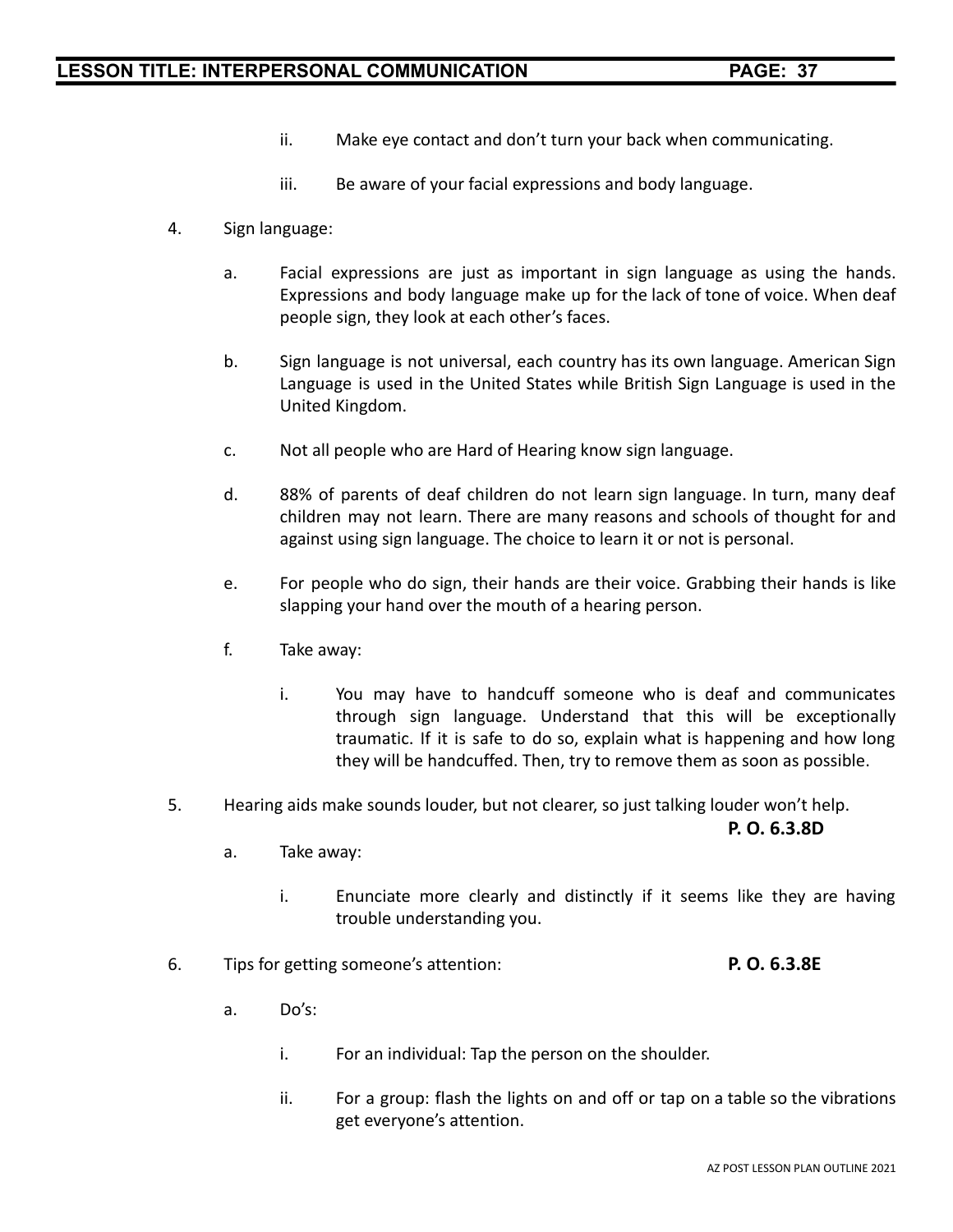- b. Don'ts:
	- i. Waving your hands in someone's face or jabbing them is considered rude.
	- ii. Flashing lights when only looking to get the attention of an individual is also considered rude, as is stomping on the floor.
- 7. Most of the world is designed for people who can hear. Often, only a certain amount of conversation will actually be translated for a deaf person. This can lead to feelings of being neglected or alienated, sometimes even by family members. It can be exhausting and frustrating to navigate this environment. Expending this energy can shorten someone's patience, put them in a bad mood, or create animosity toward hearing people.
	- a. Take away: **P. O. 6.3.8F**
		- i. Bring your patience and understanding. It will take a little extra effort on your part, but you only have to do it for a short time, for them it is every day all day.
- 8. The term Hearing Impaired is not politically correct. The deaf can do anything a hearing person can and they do not view their disability as an impairment. As such, they prefer the term Hard of Hearing or Deaf.
- B. Legal considerations: **P. O. 6.3.9**

- 1. ARS 12-242(C)
	- a. If a person who is deaf is arrested or taken into custody the officer shall procure a qualified interpreter for:
		- i. Warnings of the person's constitutional rights (Miranda).
		- ii. Interrogation.
		- iii. Obtaining their statements.
- 2. Obtaining a qualified interpreter is very important to the deaf community. Given that communication is so difficult, it is important to make it as easy as possible.
	- a. Take away:
		- i. Request an interpreter and make every effort to provide one as soon as possible.
		- ii. Ask the person what method of communication they prefer.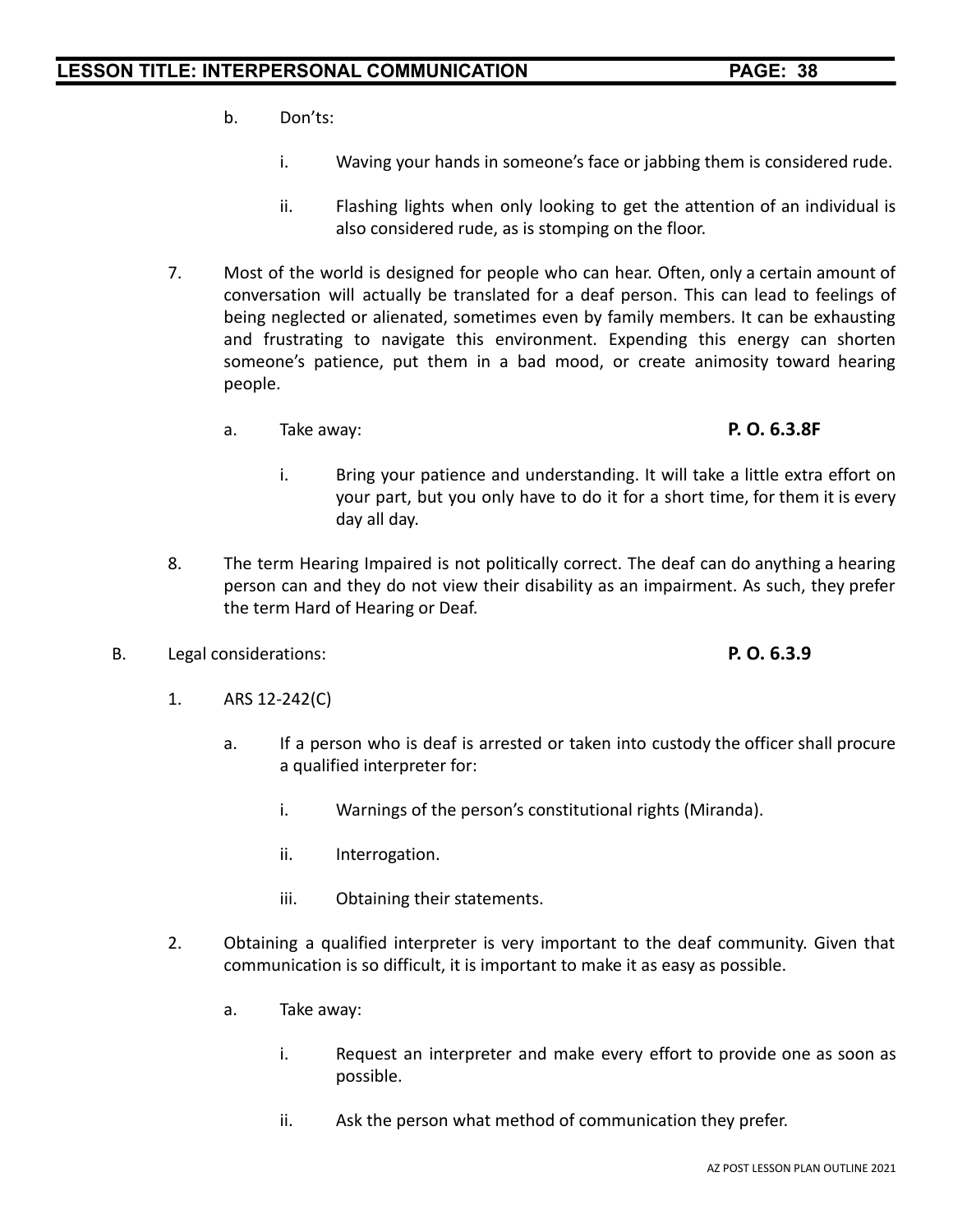- iii. A deaf person may also request an intermediary to help provide interpreting services between them and the interpreter you provide.
- 3. Text messages and/or pen and paper can work in a pinch.
	- a. These are not the best as they do not convey any body language or facial expression.
	- b. You must save any written communication as it becomes evidence in court.
	- c. Some individuals may have a device or devices that assists them with communication. In the stress of the moment, they may forget about it. Asking about how they normally communicate can help prompt them to remember.

#### **XI. COMMUNICATIONS WITH CITIZENS IN CRISIS. P. O. 6.3.10**

- A. Often, police are called to respond to highly emotional situations. In these challenging situations, it is best to deal with the emotions first. Dealing with the emotions will help you deal with any challenging behavior.
- B. Control yourself first, use a very calm voice. Acknowledge their emotions, validate it. Ex: distraught loved one "I can't imagine how painful this is for you, we are doing everything we can, but I need to get more information so we can be more helpful." **P. O. 6.3.10A**
- C. The crisis is not the situation; it is the reaction to the situation. It is not the problem you have to fix, it is the reaction to the problem you have to manage.
	- 1. The way you manage that, is use the skills we discussed , active listening, empathy, and emotional intelligence. **P. O. 6.3.10B**
- D. Aim to only talk for 20% of the conversation and use that time to let the other person know you heard them.
	- 1. Key listening skills: A lot of silence, open ended questions, and paraphrases will allow them to tell their story. It allows them to feel safe to talk.
- E. Stay curious about the other person.
- F. See the situation from their perspective. What is causing them to act this way? Is it fear? Is it anger? Those are powerful emotions that tend to overpower others.
	- 1. Fear.
		- a. Acknowledge it first and ask them to tell you more about it.
		- b. Ask them a lot of questions about it. As they talk about it, they are venting and releasing, and they may come to terms with the situation they are in.